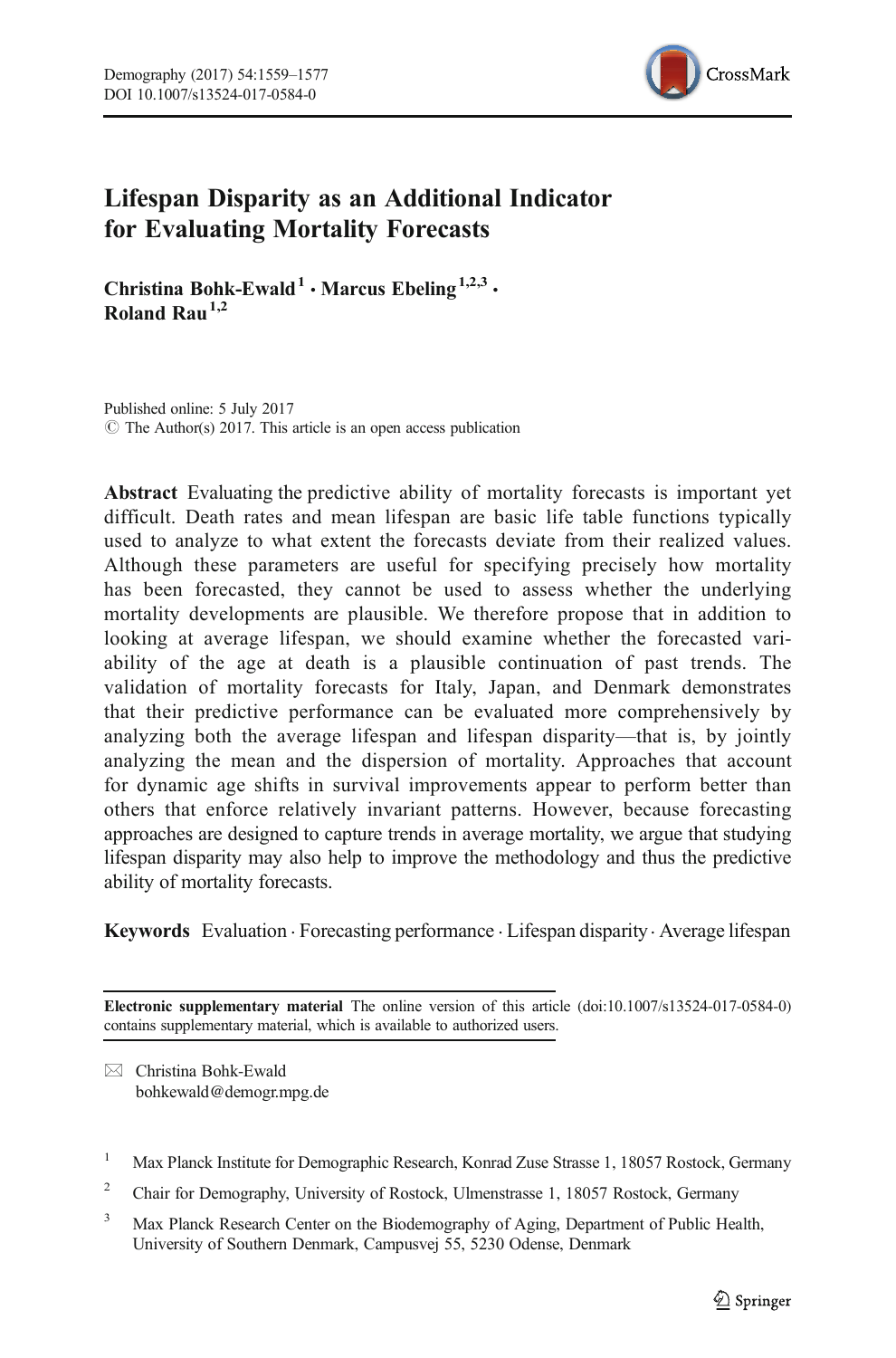### Introduction

The aim of most mortality forecasts is to predict how many additional years of life people will gain in the future. Basic life table functions—such as life expectancy at birth (a measure of central tendency) and age-specific death rates (measures of mortality intensity) are usually applied to evaluate the precision of such forecasts. The closer a forecast is to the observed development, the greater is its forecasting performance—or, interchangeably, its predictive ability. Goodness-of-fit tests as well as validation procedures are typically used to evaluate the predictive ability of mortality forecasts. Placing particular emphasis on ex post quantitative aspects (Armstrong and Collopy [1992;](#page-16-0) Cairns et al. [2011b;](#page-16-0) Keilman [1997;](#page-17-0) Shang [2015\)](#page-17-0), conventional evaluation measures quantify the difference between predicted and observed mortality. It is commonly considered that the greater such forecast errors, the poorer is the forecasting performance. However, although deviations are supposed to be small, zero deviations would indicate overfitting rather than a good forecasting performance. Forecast errors can be expressed in absolute or relative terms, and they can be averaged over dimensions such as age, time, and population (Booth et al. [2006;](#page-16-0) Keilman and Pham [2004](#page-17-0); Koissi et al. [2006;](#page-17-0) Shang et al. [2011;](#page-18-0) Smith et al. [2001](#page-18-0)). The meaning of these errors changes in each case. For example, means of absolute errors measure accuracy, whereas means of positive and negative errors measure bias—that is, systematic over- or underestimation. Relative errors deal with scale dependency and therefore allow comparison of errors across measures and methods. Dowd et al. ([2010](#page-16-0)); Koissi et al. ([2006](#page-17-0)), and Lee and Miller [\(2001\)](#page-17-0) analyzed how errors or (standardized) residuals are distributed. In addition to employing visualization techniques, these authors used statistical tests such as chi-squared, Levene's test, the variance ratio test, or the Jarque-Bera normality test. Moreover, Shang ([2015](#page-17-0)) recently proposed using test statistics to reveal significant differences in the forecast accuracy of point and interval estimates as well as differences between the forecasts of multiple approaches.

Errors and test statistics of basic life table functions are useful for specifying precisely how mortality has been forecasted. However, small errors in the forecasts of average lifespan do not necessarily indicate that the forecasted underlying mortality developments are plausible. Figure [1](#page-2-0) illustrates this issue in more detail with a scatterplot that displays the negative correlation between life expectancy at birth and lifespan disparity measured by average life years lost at birth,  $e_0^{\dagger}$  (e.g., Vaupel and Canudas-Romo [2003\)](#page-18-0), for women in Italy, Denmark, and Japan from 1950 to 2012. In contrast to basic life table measures,  $e_0^{\dagger}$  provides information about the underlying mortality developments. Although life expectancy at birth has increased in recent decades because of reductions in mortality at progressively higher ages,  $e_0^{\dagger}$  has decreased mainly as a result of survival improvements at premature ages, which shifted deaths toward the end of the lifespan. Figure [1](#page-2-0) shows a striking pattern: the average lifespan of Italian, Danish, and Japanese women has been similar in recent decades, whereas the decline in the variability of the age at death differed considerably among these groups of women as soon as their average lifespan exceeded 75 years. Specifically, lifespan dispersion (1) declined regularly for Italian women, (2) leveled off for Japanese women, and (3) increased and decreased for Danish women.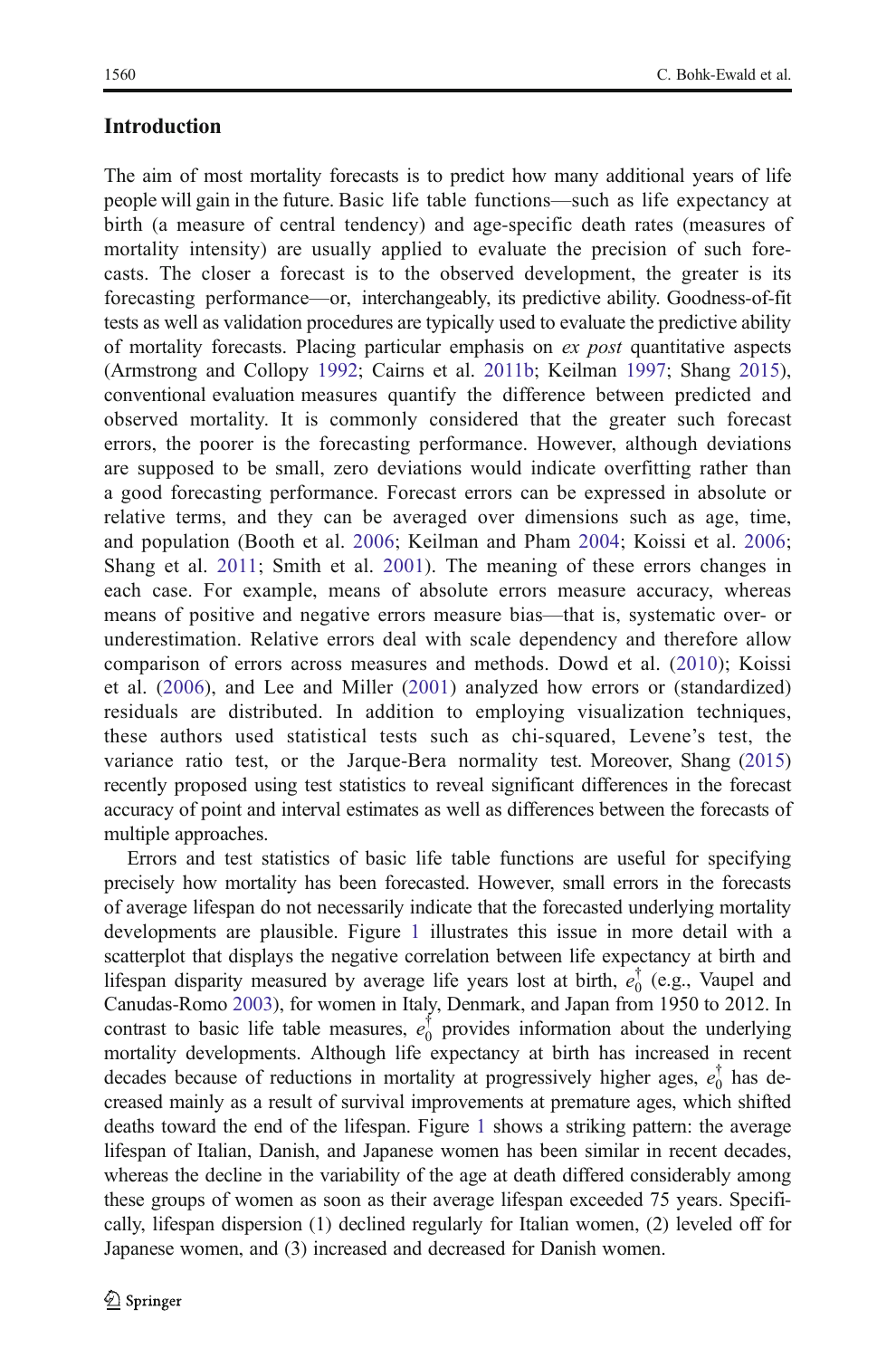<span id="page-2-0"></span>

Fig. 1 Scatterplot of life expectancy at birth and average life years lost at birth due to death for women in Denmark, Italy, and Japan from 1950 to 2012

These findings illustrate that different underlying mortality trajectories can lead to similar average lifespans and lifespan disparities. Other researchers have discussed this relationship in detail (e.g., Smits and Monden [2009;](#page-18-0) Vaupel et al. [2011;](#page-18-0) Wilmoth and Horiuchi [1999](#page-18-0)). For example, Wilmoth and Horiuchi [\(1999\)](#page-18-0) showed that different levels of life expectancy at birth can come across with different levels of lifespan dispersion. Goldstein and Cassidy [\(2012](#page-17-0)) and Bergeron-Boucher et al. ([2015\)](#page-16-0) analyzed the impact of changing slopes in the mortality age profile on life expectancy at birth and lifespan dispersion. For instance, Goldstein and Cassidy concluded that changes in the slope have a relatively larger effect on life expectancy at birth than changes in the level of mortality. To ensure that we take these underlying trajectories into account, we propose expanding the toolkit of conventional evaluation procedures. Basic life table functions should be complemented by measures of lifespan dispersion to improve the assessment of ex post quantitative aspects and to evaluate the plausibility of underlying mortality trends. To the best of our knowledge, only Cairns et al. ([2006,](#page-16-0) [2011b](#page-16-0)) have taken a similar approach. They added an ex ante evaluation with qualitative criteria to ex post measures; that is, they examined the forecasting performance using qualitative criteria, such as the biological validity of the age schedule of mortality, and investigated the consistency of the forecasts using historical data. However, as far as we know, no existing studies have used lifespan disparity as an evaluation measure for the plausibility of mortality forecasts. The objective of this article is to highlight the necessity to assess whether mortality forecasting methods can capture and forecast different trends of life expectancy at birth and lifespan disparity—that is, expose the benefits of incorporating lifespan disparity as an additional indicator in the toolkit that is used to evaluate the performance of mortality forecasts.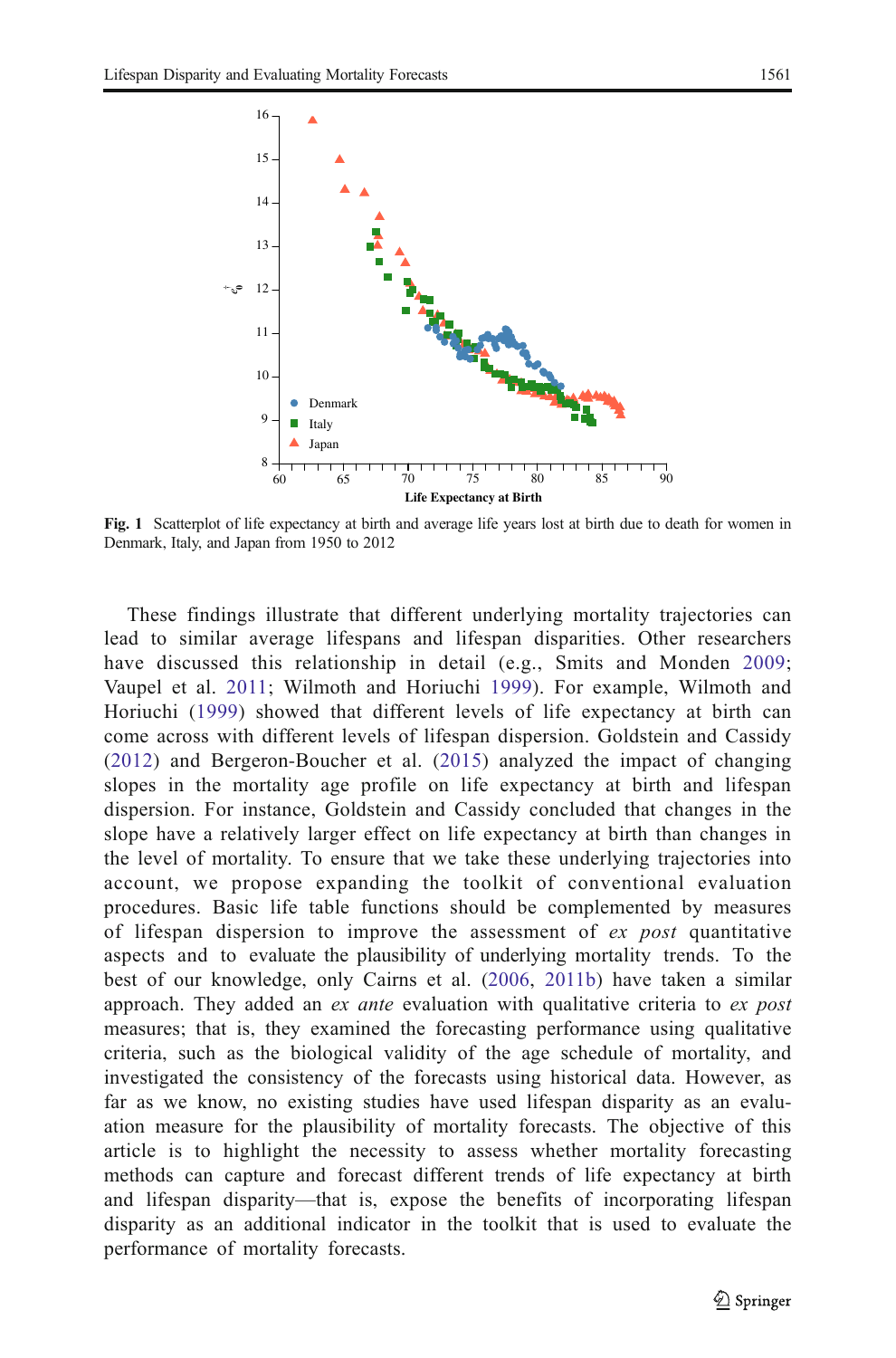#### Lifespan Disparity: Measures and Concepts

Lifespan disparity describes the variation in the lifespan distribution—that is, the differences in the length of life across members of a population. A wide range of approaches can be used to measure lifespan disparity, including (1) classic statistical variability measures, such as the standard deviation or the interquartile range; (2) equality measures, such as the Gini coefficient; or (3) geometric approaches, such as the Prolate index (Cheung et al. [2005](#page-16-0); Eakin and Witten [1995;](#page-16-0) Kannisto [2000](#page-17-0); Wilmoth and Horiuchi [1999](#page-18-0)). However, because all these measures are highly correlated (Vaupel et al. [2011;](#page-18-0) Wilmoth and Horiuchi [1999](#page-18-0)), we can expect that their impact on the results would be minor. Although those measures are highly correlated, however, their trends may differ. For example, if equality were rising, measures of variability would decrease, whereas measures of rectangularity would increase (Wilmoth and Horiuchi [1999](#page-18-0)).

To measure lifespan dispersion,<sup>1</sup> we take the average number of life years lost at birth (Vaupel and Canudas-Romo [2003](#page-18-0); Zhang and Vaupel [2009](#page-18-0)),  $e_0^{\dagger}$ , estimated by

$$
e_0^{\dagger} = \frac{\int_{0}^{\infty} e_a d_a da}{l_0}, \tag{1}
$$

with  $e_a$  being remaining life expectancy at age a, and  $d_a$  being life table deaths at age a, with both integrated from age 0 to  $\omega$ , the highest age at death.  $l_0$  is the radix of the life table. A major reason why we chose  $e_0^{\dagger}$  is that it is demographically interpretable as the average life years lost. Because  $e_0^{\dagger}$  refers to the lost living potential, it also provides information about the capacity for further increases in life expectancy. We argue that these key features enable  $e_0^{\dagger}$  in particular to be used to evaluate the plausibility of mortality forecasts.

Measuring lifespan disparity may reveal one of three general patterns: the compression, shifting, or expansion of mortality. Although these patterns are not mutually exclusive in the real world, they are useful for explaining trends in lifespan disparity. Fries [\(1980\)](#page-16-0) established the concept of mortality compression, originally describing a postponement of mortality to some fixed upper lifespan limit, which in turn induces a reduction in lifespan disparity. Although the expected levels of lifespan disparity have not been reached and the proposed levels of average lifespan have been exceeded, the concept of mortality compression is typically used to describe the massive reductions in lifespan variability since the mid-nineteenth century (Kannisto [2000](#page-17-0); Nagnur [1986;](#page-17-0) Nusselder and Mackenbach [1996](#page-17-0)). The concept of shifting mortality describes a postponement of the old-age death bulk toward higher ages with an approximately constant level of lifespan variability. Empirical studies have provided evidence that shifting mortality may occur following mortality compression (e.g., Bongaarts [2005;](#page-16-0) Canudas-Romo [2008;](#page-16-0) Kannisto [1996\)](#page-17-0). The concept of mortality expansion refers to progressive improvements in survival to very old ages that have not previously been

<sup>&</sup>lt;sup>1</sup> We use the terms "lifespan disparity," "lifespan dispersion," and "lifespan variability" interchangeably. Some scholars also call  $e_0^{\dagger}$  "life disparity" (Vaupel et al. [2011](#page-18-0)). However, we use the term "lifespan disparity" to describe the general concept of lifespan variability that we measure using average life years lost.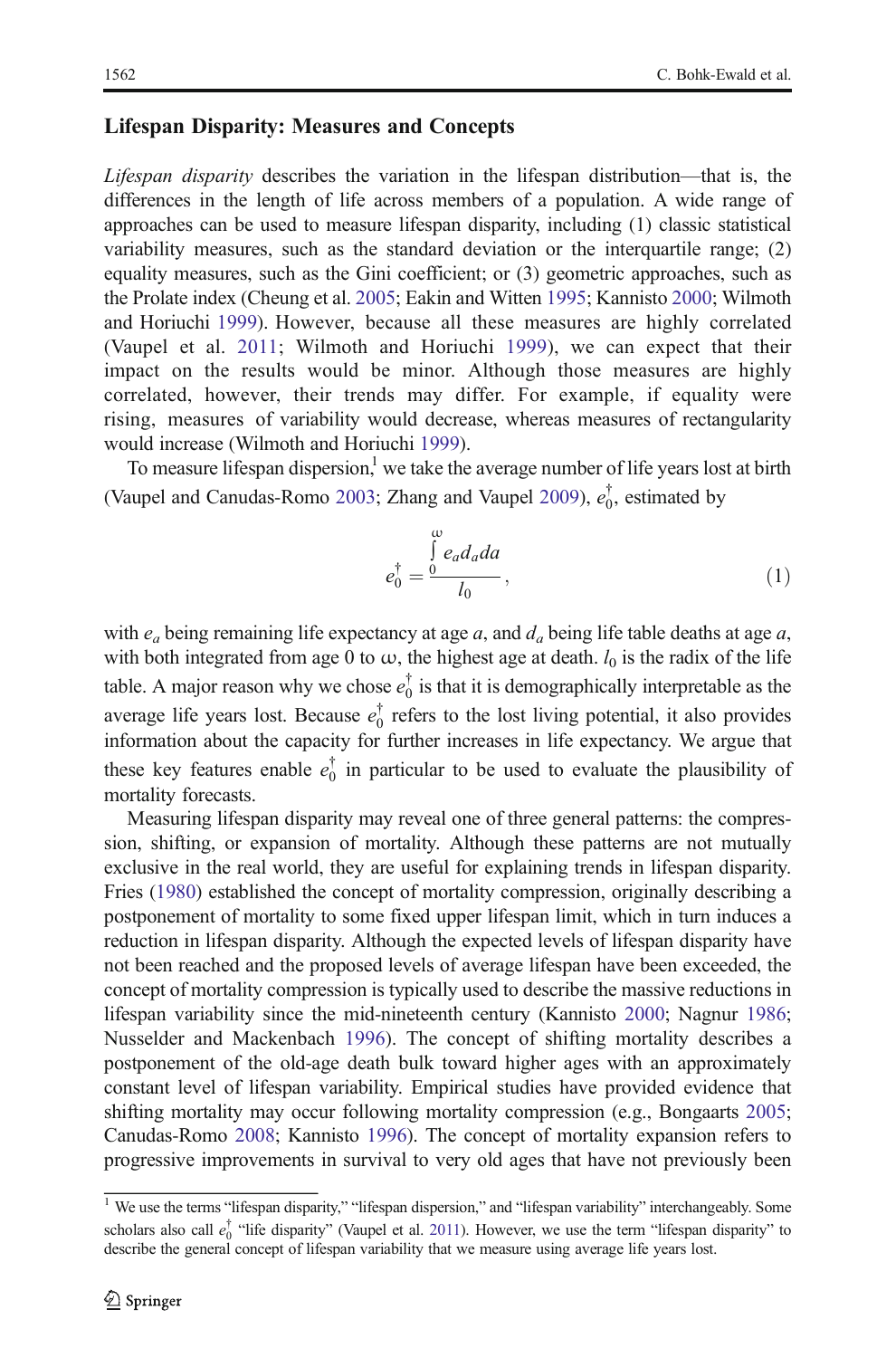reached by many people. Mortality expansion to very old ages induces temporarily increasing lifespan variability, although its impact on total variability of the age at death has not been evident until recently. However, increasing lifespan dispersion has been observed in multiple populations at approximately age 60 (Engelman et al. [2010](#page-16-0), [2014;](#page-16-0) Rothenberg et al. [1991\)](#page-17-0).

A (positive or negative) change in life expectancy at birth, along with a compression, a shifting, and/or an expansion of mortality, are possible developments that should be captured in a mortality forecast. Because these developments are closely related and occur at different times in different populations, mortality forecasting approaches may need to be adjusted to ensure that they are captured appropriately.

## Mortality Forecasting Approaches That Tackle Variability of the Age at Death

#### Concise Overview

Many approaches, like the canonical Lee-Carter model (1992), extrapolate past trends while assuming that the relative progress in mortality made among people of different ages has been time-invariant. This assumption is, however, implausible, given that survival improvements differ considerably by age over time. In the first half of the twentieth century, large reductions in mortality occurred among infants and young children in many highly developed countries. More recently, most of the survival improvements have been among adults and the elderly. In the coming decades, mortality is expected to decline mainly among the very old. Hence, the assumption of time-invariant changes in mortality by age may induce forecasts that are prone to errors. Recently developed approaches respond to this problem in different ways. For example, Janssen and de Beer ([2016](#page-17-0)) accounted for the distribution of the age at death; Li et al. ([2013](#page-17-0)) rotated the age pattern of mortality change with time; and Haberman and Renshaw ([2012](#page-17-0)), Mitchell et al. ([2013](#page-17-0)), and Bohk-Ewald and Rau [\(2017\)](#page-16-0) used rates of mortality improvement instead of death rates to forecast dynamic age shifts in mortality decline. Moreover, Li and Lee [\(2005](#page-17-0)), Cairns et al. ([2011a](#page-16-0)), Hyndman et al. [\(2013\)](#page-17-0), and others used coherent approaches to jointly forecast mortality among multiple populations, allowing populations to adapt their below- or aboveaverage increases in life expectancy to a shared trend among multiple populations. Capturing ruptures in long-term trends that emerge from irregular patterns of mortality change is also challenging. For example, Coelho and Nunes [\(2011\)](#page-16-0) dealt with long-term trend changes in mortality forecasts, Janssen et al. ([2013](#page-17-0)) included exogenous variables such as tobacco smoking, and Renshaw and Haberman ([2006](#page-17-0)) considered cohort mortality to account for this issue.

We select three of these approaches, which differ in their ability to capture dynamic age shifts in survival improvement, to forecast mortality exemplarily for women in Italy, Japan, and Denmark up to 2009 (see the next section). These models are the Lee-Carter model, its rotating variant developed by Li et al., and the model developed by Bohk-Ewald and Rau. Given that their levels of modeling flexibility differ, each approach models the various trends in lifespan disparity in the three populations differently (see Fig. [1](#page-2-0)). All the approaches mentioned in the concise overview are equally qualified to be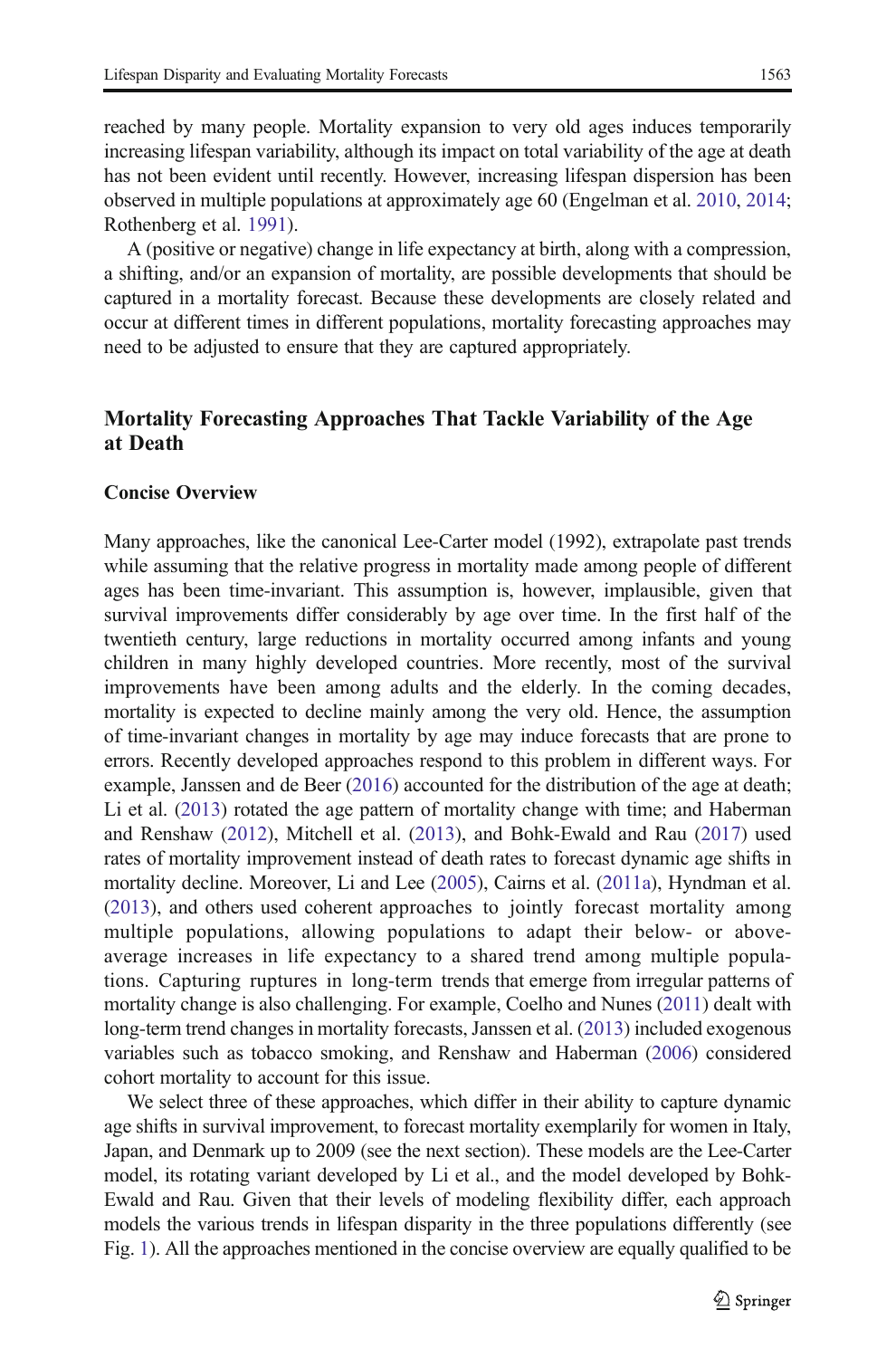selected for the case studies to show the advantages when evaluating the forecasting performance using the mean—and, as an extra criterion, the spread of mortality. Hence, this analysis is designed to show the additional information that can be gained when evaluating the forecasted spread of mortality in the presence of different trends for life expectancy at birth and lifespan dispersion. Although the case studies provide some results for comparing the forecasting performance of the three approaches, this should be considered preliminary and rather a byproduct than an incentive to conduct this analysis; a valid model comparison would instead require a systematic evaluation of the forecasting performance using extensive mortality data of multiple countries and periods, which is beyond the scope of this work. Hence, for the case studies, we select three forecasting models that cover the range of available approaches and modeling strategies quite well. In addition to describing the method-based assumptions of the selected approaches for capturing dynamic age shifts in survival improvement, as well as some details on implementation, we offer hypotheses regarding the effect that each approach might have on the forecasted mean lifespan and lifespan disparity.

### Impact of Model-Based Assumptions on Lifespan Disparity

### Lee-Carter Model

Although the Lee-Carter model has been used and revised extensively since it was first developed in 1992 (Booth and Tickle [2008;](#page-16-0) Booth et al. [2006](#page-16-0); Butt and Haberman [2010;](#page-16-0) Shang [2012;](#page-17-0) Shang et al. [2011\)](#page-18-0), we use its original version as a benchmark in our case studies. The Lee-Carter model forecasts mortality by age and calendar year on the logarithmic scale while assuming that the relative changes in mortality were constant between the ages over time. Hence, if the survival improvements were relatively large at young ages and small at old ages in the reference years, this proportion would assumedly be unchanged in the forecast years. Yet, given the shifts by age in survival improvements over time, we hypothesize that the inflexibility in the age profile of mortality change would have affected the Lee-Carter forecasts up to 2009. The extrapolation of declining mortality at infant, child, adult, and old ages based solely on the mortality trends observed in the reference period may result in a reliable forecast for the near future given that the prevalence of mortality reductions at very old ages will still be low. However, if mortality continues to decline at progressively higher ages in the coming decades, the Lee-Carter model may produce forecasts that fail to capture correctly both the average lifespan and lifespan disparity. The absence of a dynamic shift in survival improvements to progressively higher ages may then induce (1) an underestimation of life expectancy at birth as well as (2) a strong compression of deaths, which may in turn be accompanied by a strong decline in the lifespan dispersion. To generate the mortality forecasts with the Lee-Carter model, we implemented the model in the statistical software R (R Core Team [2015\)](#page-17-0).

### Li et al. Model

Many scholars have refined the Lee-Carter model to address the problem of the inflexibility in the age profile of mortality change (Booth et al. [2006;](#page-16-0) Shang et al. [2011](#page-18-0); Soneji and King [2011\)](#page-18-0). Li et al. [\(2013\)](#page-17-0) took an important step in this direction by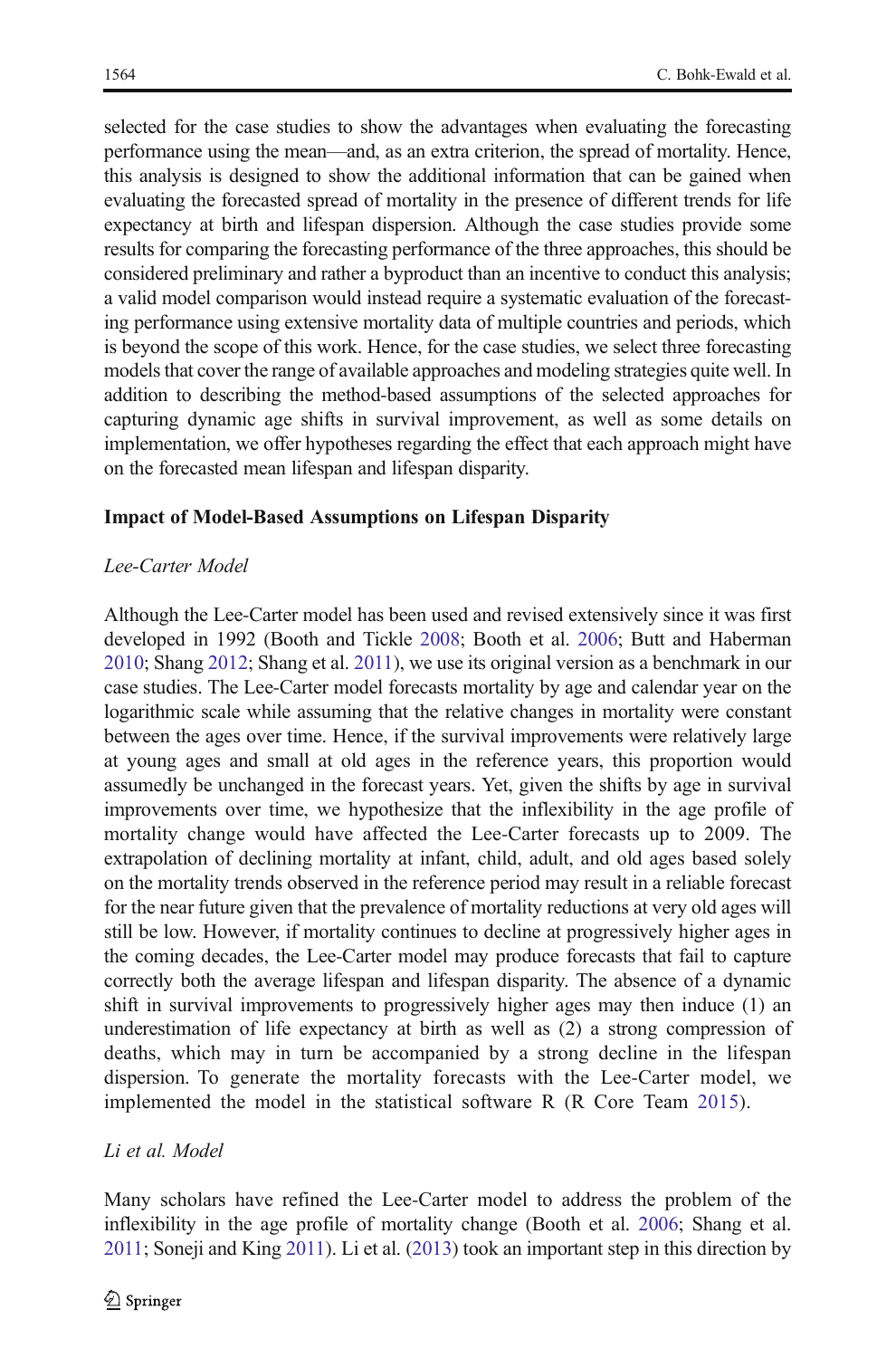implementing a time-variant age schedule of mortality change that rotates from a present level to an ultimate level. The timing and the pace of the rotation depend on the average lifespan, which has been forecasted in a previous step with the original Lee-Carter model. As soon as life expectancy at birth exceeds a value of 80 years, the rotation starts; it then proceeds until life expectancy at birth reaches an ultimate level of 102 years. The greater the number of forecasted additional years of life is, the faster the ultimate schedule is achieved, and the rotation stops. The ultimate schedule of mortality change is constant for ages 0 to 64, and it gradually declines thereafter. The rotation basically induces a postponement of relatively large survival improvements from younger to older ages. Given that the average lifespan is forecasted using the original Lee-Carter model, the rotation affects only the underlying mortality dynamics—not the average level of mortality. Assuming a regular decline in mortality, we expect to find that (1) like the original model, the rotated model may underestimate additional years of life; but (2) unlike the original model, it may be able to forecast a mortality compression that is less strong because of its greater modeling flexibility. To take these dynamic mortality changes into account, Ševčíková et al. ([2016](#page-17-0)) implemented the rotation in Raftery et al.'s [\(2013\)](#page-17-0) model, which has been used in the UN World Population Prospects [\(2014](#page-18-0), [2015\)](#page-18-0). To derive the age profiles of mortality using the rotated Lee-Carter model, we implement this model in R with a few adjustments. Because we allow approaches to shift deaths beyond the maximum age of the data (see the upcoming section, "[Estimation and Evaluation Procedure](#page-7-0)"), we set the ultimate schedule of mortality change constant until age 80, and as gradually declining thereafter. Moreover, for the rotation, we change the recommended bounds of the forecasted lifespan, which are 80 years and 102 years. We set the lower bound at 75 because differences in lifespan disparity started to develop for women in Italy, Japan, and Denmark as the average lifespan exceeded this value (see Fig. [1\)](#page-2-0). Finally, to avoid jump-off bias, we use the last observed death rates to forecast mortality.

#### Bohk and Rau Model

The model of Bohk-Ewald and Rau [\(2017](#page-16-0)) provides an alternative strategy for forecasting that relatively large rates of mortality improvement proceed from younger to older ages. This model predicts survival improvements instead of death rates, and it optionally combines the mortality trends of multiple populations to account for (anticipated) trend changes in the forecast years. Although this model allows us to assume mortality convergence between a country of interest and reference countries, we do not use this feature in the case studies in order to enable a fair comparison with the model of Li et al. ([2013](#page-17-0)). Moreover, the Bohk and Rau model has a linear and an exponential core model to forecast time series of age-specific mortality change, using simulation-based Bayesian inference to run those models and to estimate coherent changes of mortality among adjacent ages. The model has been applied to forecast mortality for some European countries (Bohk and Rau [2014](#page-16-0); Bohk-Ewald and Rau [2017\)](#page-16-0) as well as for the United States (Bohk and Rau [2016\)](#page-16-0). Although both the rotating Lee-Carter model and the Bohk and Rau model allow the age profile of the rates of mortality improvement to change, the latter model appears to be more flexible because it does not assume an approximation of an ultimate schedule. If mortality declines regularly, we expect that the Bohk and Rau model will perform as well as the rotating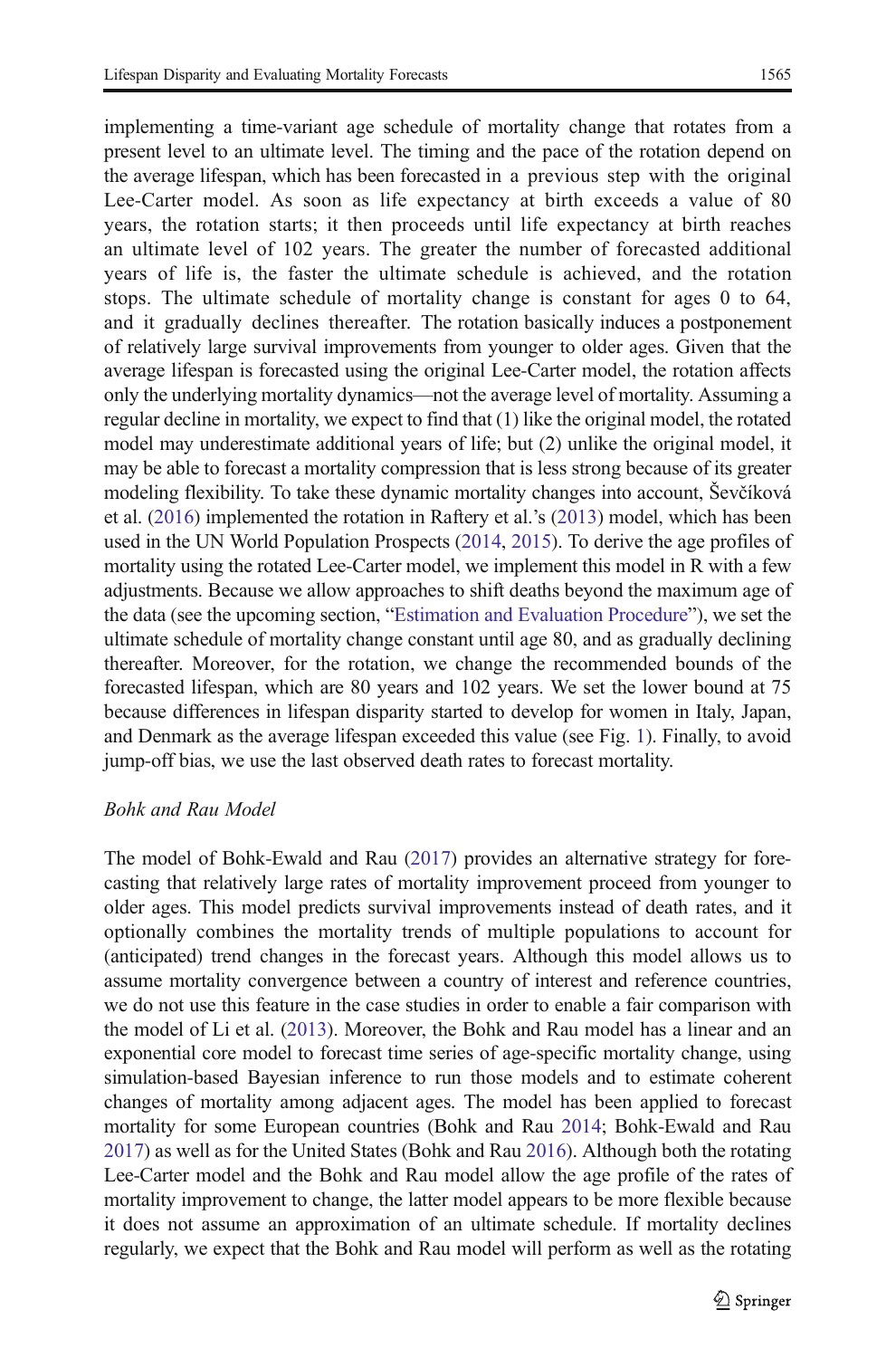<span id="page-7-0"></span>Lee-Carter model in forecasting average mortality and lifespan disparity and that it will perform even better in generating forecasts for populations with irregular mortality developments because it is more adaptable to different forecasting situations. To generate the forecasts with the Bohk and Rau model, we use its implementation in R, which is described in detail in Bohk-Ewald and Rau [\(2017\)](#page-16-0).

# Illustrative Examples

In this section, we validate the forecasting performance of the Lee-Carter model, its rotating variant, and the model of Bohk-Ewald and Rau. Using illustrative examples, we examine whether each model is able to generate precise forecasts of average mortality and lifespan disparity. These illustrative examples are designed to indicate whether the approaches can capture  $(1)$  regular and irregular trends of average lifespan and (2) dynamic age shifts in survival improvements.

### Estimation and Evaluation Procedure

The mortality forecasts up to 2009 rely on four reference periods (1965–1990, 1960– 1985, 1955–1980, and 1950–1975). We compare the estimations with the observed values. Besides  $e_0$ , which is a common indicator in evaluations, we also compare the forecasted  $e_0^{\dagger}$  values with the observed values to assess the ability of the forecasting approaches to predict average mortality and lifespan disparity. We focus our main analysis on  $e_0$  and  $e_0^{\dagger}$ , but we also provide results for  $e_{65}$  and  $e_{65}^{\dagger}$  in Online Resource 1 in order to show how sensitive (or robust) our findings are.

We employ visualization techniques as well as forecast errors to evaluate the forecasting performance of each method. To quantify forecast accuracy in terms of the mean and spread of mortality, we use the absolute percentage error (APE) because it is a relative error that relates the absolute difference between forecasted and observed values to the size of the actual values. Because the APE can, therefore, deal with measures of different scales, we use it to compare the forecasting performance (across time and by country) between the methods using  $e_0$  and  $e_0^{\dagger}$ . Given that the chosen approaches provide probabilistic mortality forecasts, we focus not only on the evaluation of median point estimates but also on the calibration of prediction intervals. We use empirical frequencies to evaluate the uncertainty estimates of probabilistic forecasts; empirical frequencies give the proportion of observed values that actually fall within the prediction intervals. For instance, a 95 % prediction interval should capture 95 % of all observations. If it captures more or fewer observations, it is too wide or too narrow, respectively (e.g., Raftery et al. [2013;](#page-17-0) Schmertmann et al. [2014\)](#page-17-0).

We generate forecasts of mortality for women in Italy (regular  $e_0$  and  $e_0^{\dagger}$ ), Japan (regular  $e_0$  and irregular  $e_0^{\dagger}$ ), and Denmark (irregular  $e_0$  and  $e_0^{\dagger}$ ) because these groups have differed substantially in recent decades in their levels of life expectancy and lifespan dispersion (see Fig. [1\)](#page-2-0). As input data, we use deaths and exposures by single age from 0 to 110+, and by calendar year from 1950 to 2009, from the Human Mortality Database (n.d.). To enable the forecasting approaches to shift deaths to ages beyond 110+, we extend the age range to 130+ with the Kannisto model (Thatcher et al. [1998\)](#page-18-0), the details of which we explain in Online Resource 1 (section A). This approach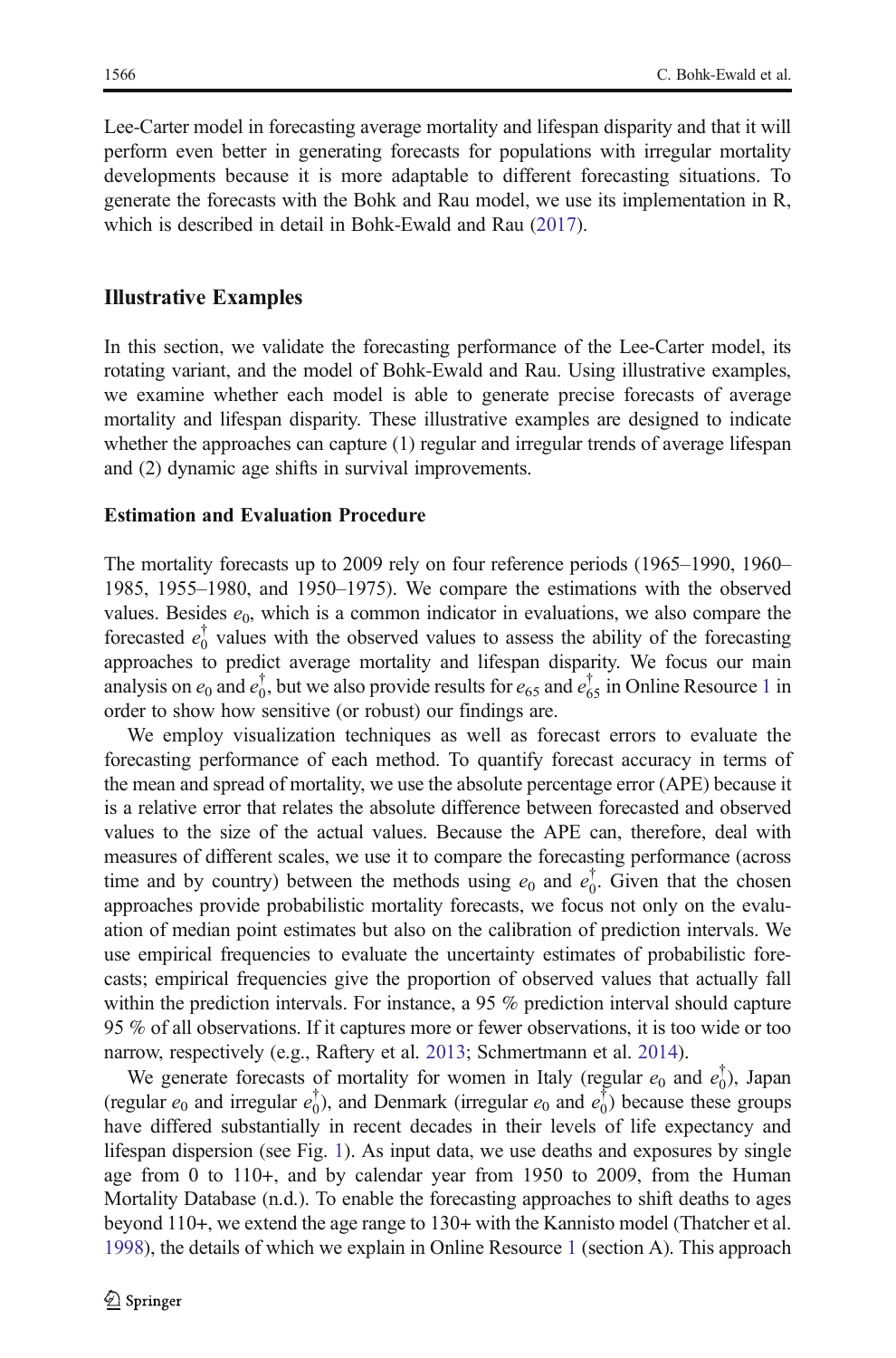is similar to Ševčíková et al.'s [\(2016\)](#page-17-0) revised UN approach. The estimation of  $e_0$  and  $e_0^{\dagger}$ (and of  $e_{65}$  and  $e_{65}^{\dagger}$ ) is based on life tables produced from the forecasted and observed age-specific death rates.

#### **Results**

Visualize Forecast Performance Figure [2](#page-9-0) displays the average lifespan,  $e_0$ , and the average number of life years lost,  $e_0^{\dagger}$ , for women in Italy, Japan, and Denmark. The observed data are in black, and the forecasted data are in red (Lee-Carter model), green (rotating variant proposed by Li et al. [2013\)](#page-17-0), and blue (Bohk and Rau model). Moreover, the forecasted years (1991–2009) are highlighted in gray, and the reference period (1965–1990), is highlighted in beige. Given the technical construction of the Lee-Carter models, it is not surprising that the forecasts of average lifespan are almost identical: both models use the forecasted life expectancy at birth of the original model. The rotated variant deviates no more than  $+/-0.1$  years, which we used as a tolerance level when adjusting the age profile of mortality change with the rotation to fit the average lifespan of the original Lee-Carter model. By contrast, the forecasts of the Lee-Carter models differ in terms of lifespan disparity. The effect shown here is greater than it would have been with Li et al.'s [\(2013\)](#page-17-0) original implementation because we let the rotation start when the average lifespan exceeded the value of 75 years, not of 80 years.

*Quantify Forecast Performance* Table [1](#page-10-0) lists the mean of the APEs for  $e_0$  and  $e_0^{\dagger}$ over the forecast years by country and forecasting method for each validation setting, and Table [2](#page-11-0) lists those mean absolute percentage errors (MAPEs) averaged over all four validation settings. Strikingly, the MAPEs appear to be greater for  $e_0^{\dagger}$  than for  $e_0$  for almost any country, validation setting, and method. The overall mean of all MAPEs is approximately 0.01 for  $e_0$  and 0.046 for  $e_0^{\dagger}$ ; that is, the forecasts deviate on average by 1 % from life expectancy at birth and by 4.6 % from lifespan dispersion. As a consequence, the forecasting performance is depreciated for all methods when we consider  $e_0^{\dagger}$  in addition to  $e_0$ . Furthermore, the MAPEs for  $e_{65}$  and  $e_{65}^{\dagger}$  are listed in Tables S1 and S2 in Online Resource 1. In contrast with mortality over the entire lifespan, errors often appear to be smaller for  $e_{65}^{\dagger}$  than for  $e_{65}$ . An exception is Japan; in the validation settings 1 and 2, the errors appear to be larger for  $e_6^{\dagger}$  than for  $e_6$ ,

The empirical frequencies for  $e_0$  and  $e_0^{\dagger}$  in Table S3 and for  $e_{65}$  and  $e_{65}^{\dagger}$  in Table S4 (Online Resource 1) confirm our findings for the median forecasts and show even more clearly that current approaches struggle to forecast lifespan disparity. The 95 % prediction intervals capture, on average, a fairly large number of observations for life expectancy at birth and, albeit slightly fewer, for remaining life expectancy at age 65. By contrast, many fewer observations are captured by the 95 % prediction intervals for lifespan disparity; empirical frequencies range from  $0\%$  to 96.5 %, with the average being only approximately 26 %.

#### Case of Italy: Regular Trends for Mean Lifespan and Lifespan Disparity

If mortality develops regularly without any trend changes in the forecast years, the predictions of all three approaches appear to be close to the observed values. In Italy, we detect a regular increase in the average lifespan as well as a regular decline in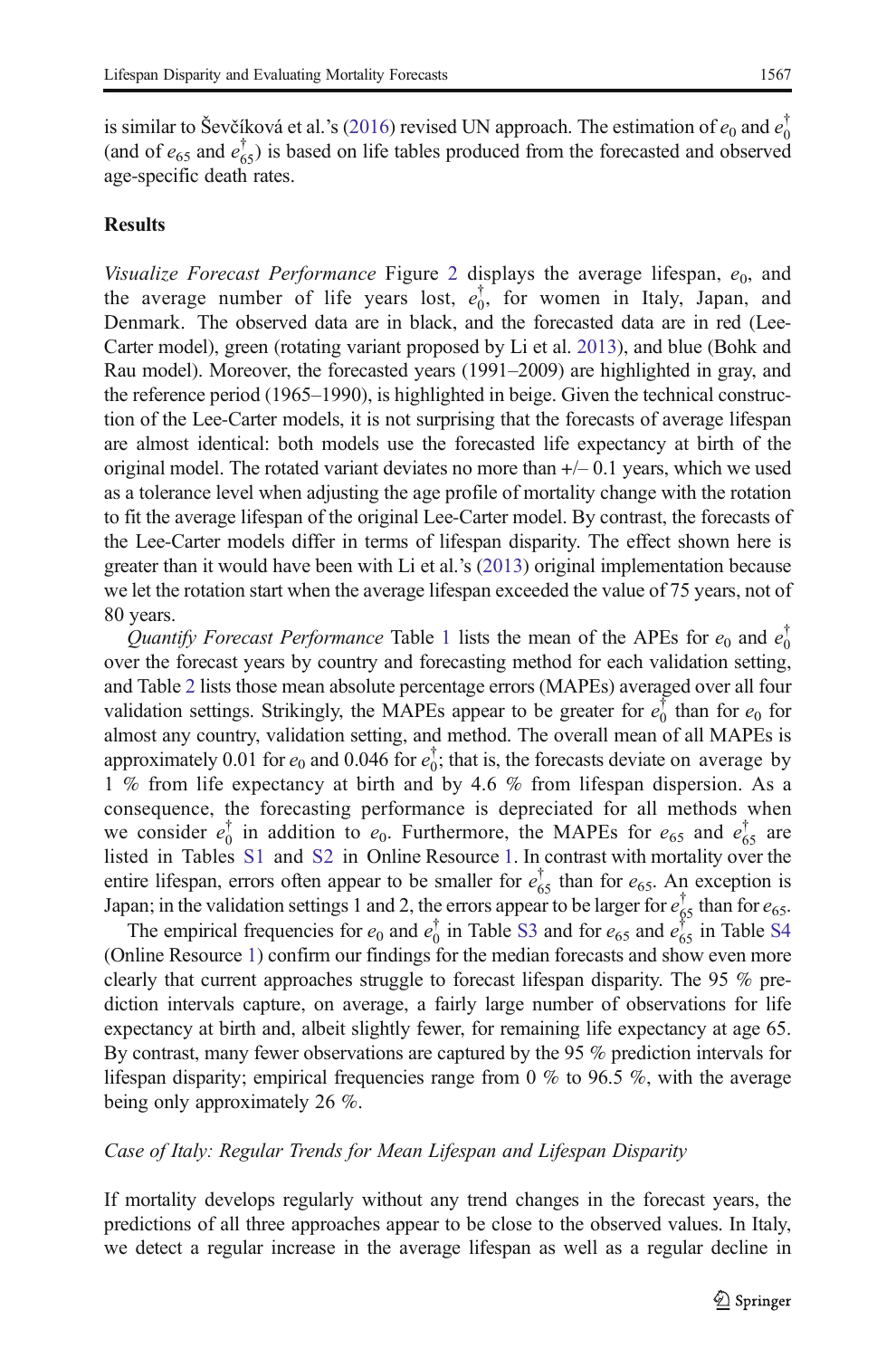<span id="page-9-0"></span>

Fig. 2 Life expectancy at birth (left panels) and life years lost at birth (right panels) for women in Italy, Japan, and Denmark: Observed data, forecasted data using the Lee-Carter model, the Lee-Carter rotating variant (proposed by Li et al. [2013\)](#page-17-0), and the Bohk and Rau model. Forecast years are 1991–2009. Reference period is 1965–1990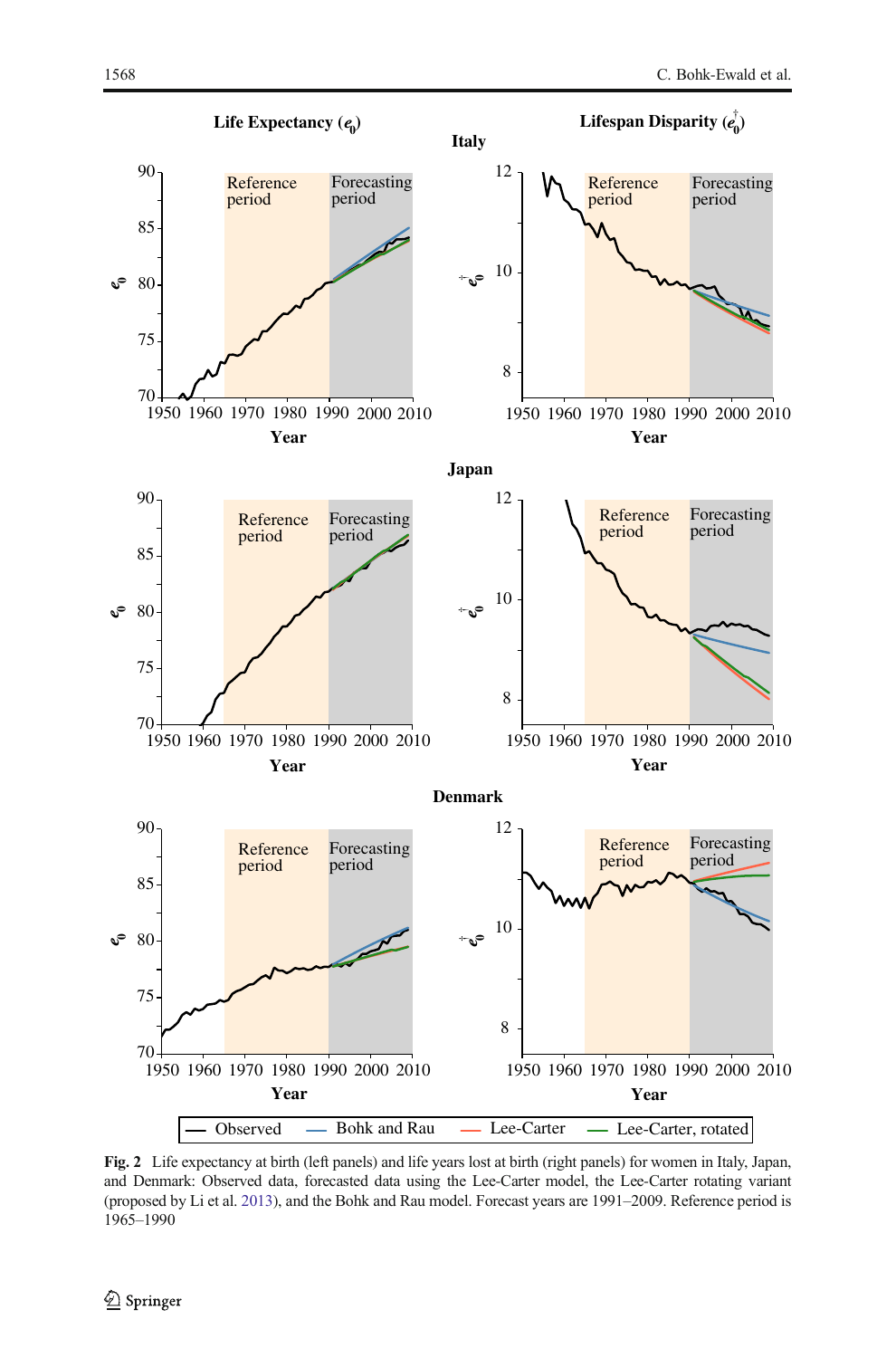|                        | Method                                                          |                                       |              |  |
|------------------------|-----------------------------------------------------------------|---------------------------------------|--------------|--|
| Country and<br>Measure | Lee-Carter                                                      | Lee-Carter,<br>Rotated<br>(Li et al.) | Bohk and Rau |  |
|                        | Validation 1 (ref. years: 1965-1990; forecast years: 1991-2009) |                                       |              |  |
| Italy                  |                                                                 |                                       |              |  |
| $e_0$                  | 0.003                                                           | 0.003                                 | 0.005        |  |
| $e_0^{\dagger}$        | 0.019                                                           | 0.015                                 | 0.014        |  |
| Japan                  |                                                                 |                                       |              |  |
| $e_0$                  | 0.002                                                           | 0.003                                 | 0.002        |  |
| $e_0^{\dagger}$        | 0.087                                                           | 0.080                                 | 0.034        |  |
| Denmark                |                                                                 |                                       |              |  |
| $\boldsymbol{e}_0$     | 0.008                                                           | 0.007                                 | 0.006        |  |
| $e_0^{\dagger}$        | 0.065                                                           | 0.054                                 | 0.009        |  |
|                        | Validation 2 (ref. years: 1960-1985; forecast years: 1986-2009) |                                       |              |  |
| Italy                  |                                                                 |                                       |              |  |
| $e_0$                  | 0.010                                                           | 0.010                                 | 0.002        |  |
| $e_0^{\dagger}$        | 0.029                                                           | 0.021                                 | 0.018        |  |
| Japan                  |                                                                 |                                       |              |  |
| $\mathfrak{e}_0$       | 0.002                                                           | 0.002                                 | 0.004        |  |
| $e_0^{\dagger}$        | 0.092                                                           | 0.076                                 | 0.014        |  |
| Denmark                |                                                                 |                                       |              |  |
| $\boldsymbol{e}_0$     | 0.005                                                           | 0.004                                 | 0.017        |  |
| $e_0^{\dagger}$        | 0.094                                                           | 0.077                                 | 0.021        |  |
|                        | Validation 3 (ref. years: 1955-1980; forecast years: 1981-2009) |                                       |              |  |
| Italy                  |                                                                 |                                       |              |  |
| $e_0$                  | 0.014                                                           | 0.014                                 | 0.002        |  |
| $e_0^{\dagger}$        | 0.027                                                           | 0.019                                 | 0.012        |  |
| Japan                  |                                                                 |                                       |              |  |
| $\mathfrak{e}_0$       | 0.009                                                           | 0.009                                 | 0.003        |  |
| $e_0^{\dagger}$        | 0.118                                                           | 0.092                                 | 0.022        |  |
| Denmark                |                                                                 |                                       |              |  |
| $e_0$                  | 0.007                                                           | 0.008                                 | 0.029        |  |
| $e_0^{\dagger}$        | 0.048                                                           | 0.033                                 | 0.023        |  |
|                        | Validation 4 (ref. years: 1950-1975; forecast years: 1976-2009) |                                       |              |  |
| Italy                  |                                                                 |                                       |              |  |
| $e_0$                  | 0.018                                                           | 0.018                                 | 0.008        |  |
| $e_0^{\dagger}$        | 0.032                                                           | 0.023                                 | 0.053        |  |
| Japan                  |                                                                 |                                       |              |  |
| $e_0$                  | 0.018                                                           | 0.018                                 | 0.012        |  |
| $e_0^{\dagger}$        | 0.131                                                           | 0.094                                 | 0.032        |  |
| Denmark                |                                                                 |                                       |              |  |
| $e_0$                  | 0.015                                                           | 0.014                                 | 0.035        |  |
| $e_0^{\dagger}$        | 0.020                                                           | 0.018                                 | 0.043        |  |
|                        |                                                                 |                                       |              |  |

<span id="page-10-0"></span>

Note: MAPEs are shown for four validating settings that all forecast mortality until 2009, but they use different historical periods.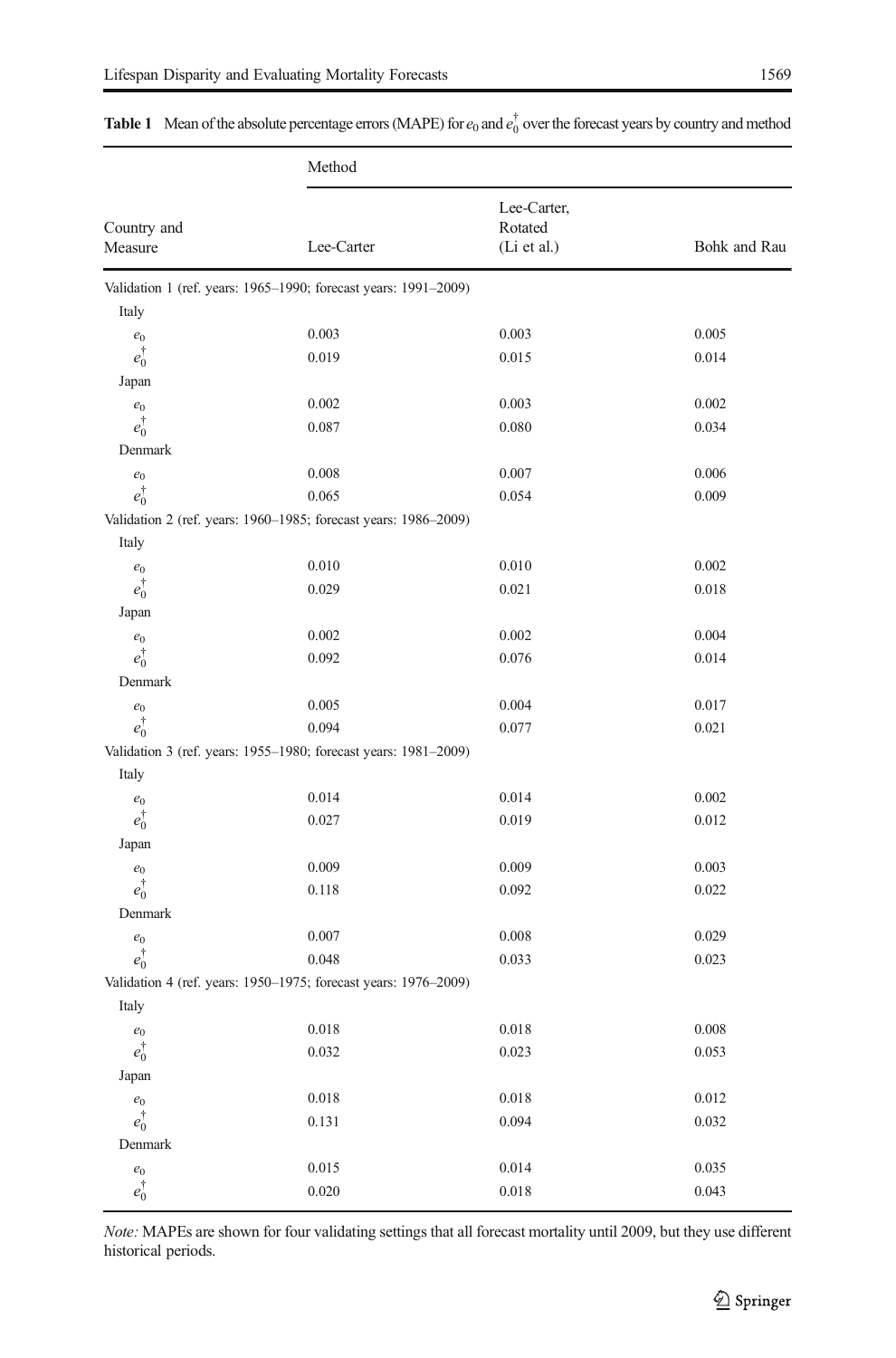<span id="page-11-0"></span>

|                        | Method     |                                       |              |
|------------------------|------------|---------------------------------------|--------------|
| Country<br>and Measure | Lee-Carter | Lee-Carter,<br>Rotated<br>(Li et al.) | Bohk and Rau |
| Italy                  |            |                                       |              |
| $e_0$                  | 0.011      | 0.011                                 | 0.004        |
| $e_0^{\dagger}$        | 0.027      | 0.019                                 | 0.024        |
| Japan                  |            |                                       |              |
| $e_0$                  | 0.008      | 0.008                                 | 0.005        |
| $e_0^{\dagger}$        | 0.107      | 0.086                                 | 0.025        |
| Denmark                |            |                                       |              |
| $e_0$                  | 0.009      | 0.008                                 | 0.022        |
| $e_0^{\dagger}$        | 0.057      | 0.045                                 | 0.024        |
|                        |            |                                       |              |

lifespan disparity in the entire 1965–2009 period. Hence, Italian women experienced no trend changes, and their additional years of life were probably due to a compression of mortality that lasted (without any interruptions) in the reference and forecast years. Given these regular trends, the forecasts of all the approaches capture mean lifespan and its disparity with only negligible deviations. However, the MAPEs are smaller for  $e_0$  (0.3 % to 0.5 %) than for  $e_0^{\dagger}$  (1.9 % for the Lee-Carter model and 1.5 % for the other two models).

# Case of Japan: Regular Trend for Mean Lifespan and Irregular Trend for Lifespan **Disparity**

If the average lifespan trend is regular but the lifespan disparity trend is not, differences in the predictive ability of the three approaches are present but become visible only if we complement the evaluation with a measure of dispersion. In Japan, we observe a strong increase in the average lifespan from 1965 to 2009 as well as a decline in lifespan disparity that levels off in the forecast years. Hence, among Japanese women there was a trend change in the forecast years, and their additional years of life were probably due to a compression of mortality in the reference period and a shifting of mortality in the forecast years. Given the partial instability of mortality trends among Japanese women, the forecasts of the three models are close to the observed mean lifespan. The MAPEs for  $e_0$  range between 0.2 % and 0.3 %, suggesting that the forecasts were precise. However, the analysis of lifespan disparity shows that all the approaches overestimate the observed decline in the variability of the age at death. The deviations are greater for the Lee-Carter models (MAPEs for  $e_0^{\dagger}$  are 8.7 % for the original model and 8.0 % for its rotated variant) than for the Bohk and Rau model (MAPE for  $e_0^{\dagger}$  is 3.4 %). As a consequence, all three approaches predict a continuation of mortality compression while assuming that the concentration of deaths at higher ages will be greater than it actually was.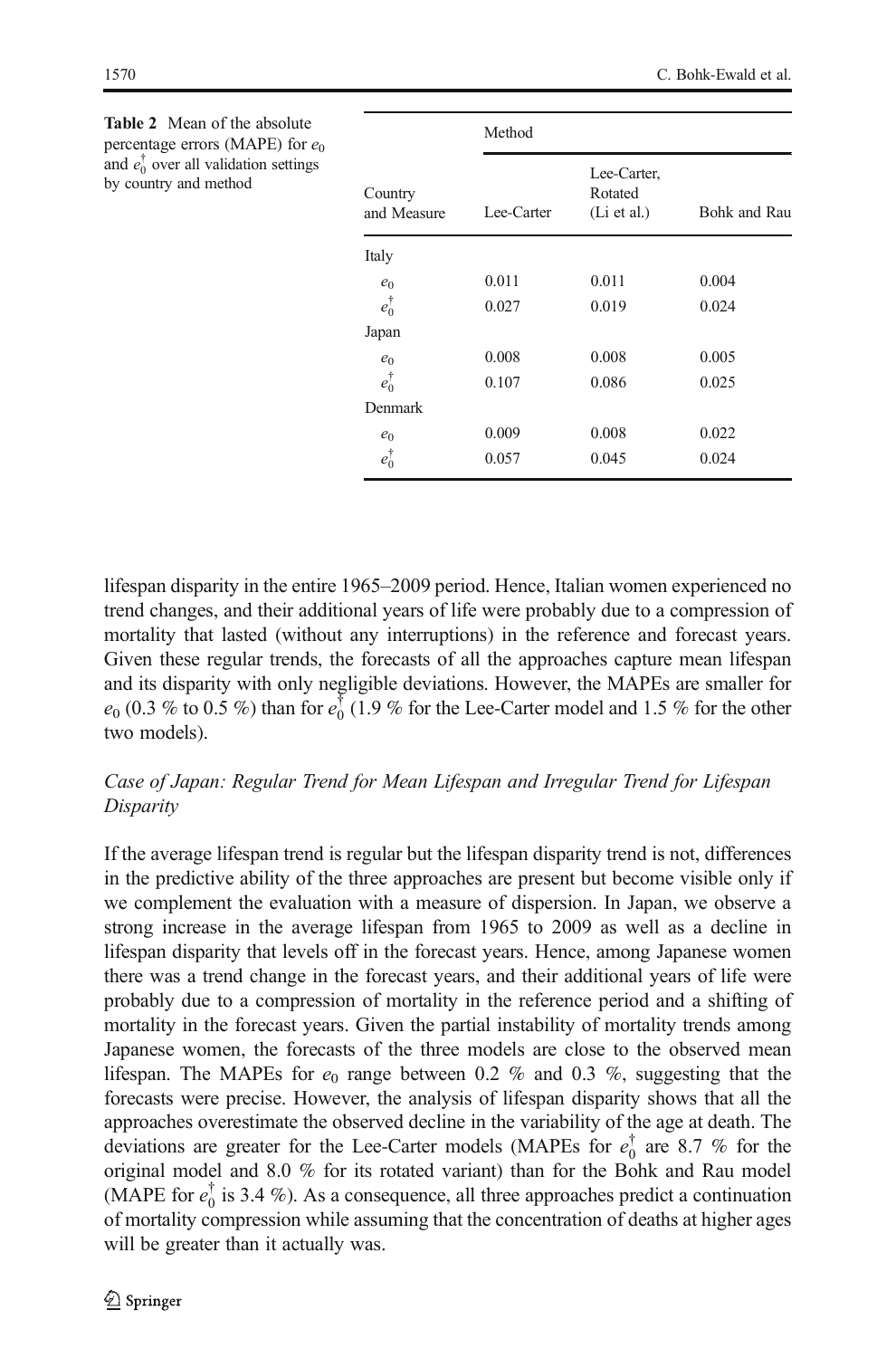#### Case of Denmark: Irregular Trends for Mean Lifespan and Lifespan Disparity

If the trends of the mean lifespan and lifespan disparity are irregular, both evaluation measures indicate forecast errors. In Denmark, we observe an increase in the average lifespan in the forecast years after a period of stagnation in the 1980s and the early 1990s. We also observe a slight increase in lifespan disparity in the reference years that turns into a sharp decline in the forecast years. Hence, Danish women experienced trend changes in the forecast years. Their additional years of life were probably due to a mixture of a shifting and a worsening of mortality at different ages in the reference years as well as mortality compression in the forecast years. This result indicates that since the early 1990s, the mortality trends of Danish women have been catching up to those of vanguard populations, such as women in Italy and in Japan. Given these unstable mortality trends among Danish women, the forecasts of the three models capture the increasing trend of the average lifespan quite well. The MAPEs for  $e_0$ , 0.6 % to 0.8 %, are only slightly higher than for Italy and Japan. However, the situation is different for lifespan disparity: the Lee-Carter models (more so the original model than the rotating variant) predict an increase in the forecast years despite an actual decline. This outcome not only deviates substantially from the observed values yielding MAPEs for  $e_0^{\dagger}$  of 6.5 % and 5.4 %, but it also appears to be rather implausible given the general negative correlation between rising life expectancy at birth and declining lifespan disparity (see Fig. [1\)](#page-2-0). In contrast, the Bohk and Rau model appears to capture the changing trend in lifespan disparity in the forecast years quite well, resulting in a more plausible forecast with only small deviations from the realized values (a MAPE for  $e_0^{\dagger}$  of only 0.9 %).

#### Model Comparison

The illustrative examples suggest that the Lee-Carter model is less flexible than the other two models. This shortcoming is particularly noticeable when we look at the changing mortality trends in the forecast years, especially among women in Japan and Denmark. By contrast, the rotating variant and the Bohk and Rau model appear to be more capable of adapting to changing trends because unlike the original Lee-Carter model, which assumes that the relative changes are time-invariant across ages, these models assume that survival improvements will change over time. Analyzing the forecast errors, the rotated Lee-Carter model appears to perform on average better than the other two models because its MAPEs for  $e_0$  and  $e_0^{\dagger}$  are relatively small for all countries and validation settings. By contrast, the original Lee-Carter model often has the largest MAPEs; and although the Bohk and Rau model often has the smallest MAPEs for life expectancy at birth and lifespan dispersion, it also has a few upward outliers that reduce its overall forecasting performance.

#### Sensitivity of the Results to the Reference Period

To examine the sensitivity of the above results to the choice of the reference period, we look at mortality forecasts up to 2009 that rely on different reference periods: 1960– 1985, 1955–1980, and 1950–1975. The analyses are shown in Figs. S2–S4 in Online Resource 1, and have the same color scheme as in Fig. [2](#page-9-0). Although the key message of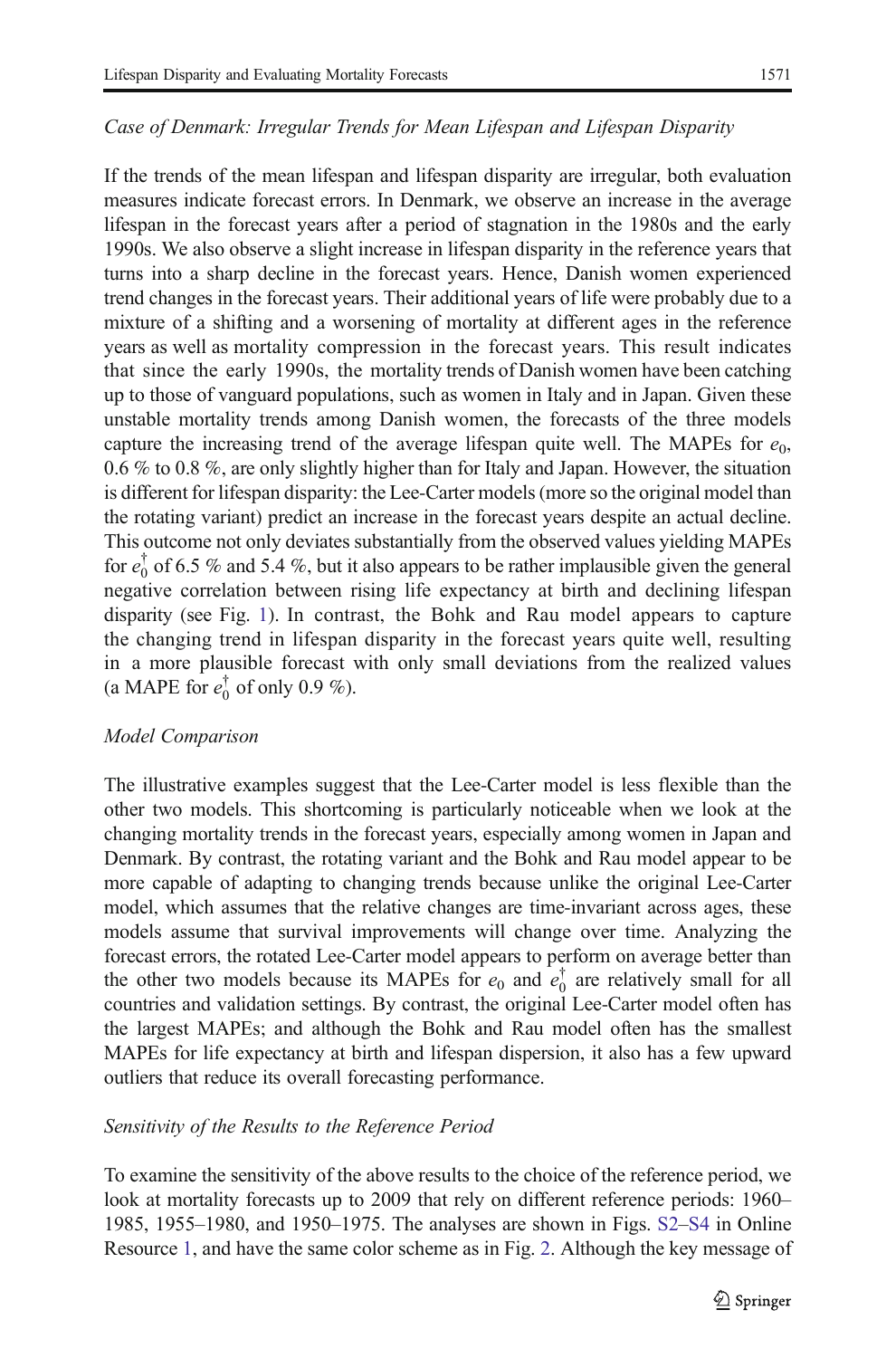the results presented is not affected by changing the reference period, a comparative analysis helps to identify method-based differences.

The fits of life expectancy at birth and lifespan disparity basically appear to depend on the regularity of mortality trends and the ability of the approaches to capture them appropriately. Because Japanese and Danish women experienced irregular mortality developments, making precise forecasts for them is particularly challenging. Thus, the predictive ability of the approaches declines as the magnitude of the MAPEs increases. This effect appears to be greater for the Lee-Carter model than for the other two models, and it appears to be more pronounced in forecasts of lifespan disparity than of average lifespan. For example, the greatest overall MAPE (10.7 %) is for  $e_0^{\dagger}$  in Japan from the Lee-Carter model, whereas the smallest overall MAPE (0.4 %) is for  $e_0$  in Italy from the Bohk and Rau model (Table [2\)](#page-11-0). The greater forecast error for the Lee-Carter model is probably due to the extrapolation of average trends of the reference period. Hence, if the overall trend of lifespan disparity is decreasing in the reference period, the Lee-Carter model tends to predict a decreasing pattern as well, and vice versa. However, the structural breaks in Danish and Japanese lifespan disparity appear to be unexpected and are therefore difficult to capture in a forecast generated by any model that has not been designed for this specific task. If we look instead at the more regular mortality trends in Italy, for example, we can see that the Lee-Carter models tend to generate rather conservative forecasts of progress in the average lifespan; that is, they tend to systematically underestimate the observed trajectories and yield overall MAPEs for  $e_0$  of 1.1 %. By contrast, the forecasts of the Bohk and Rau model yield a smaller overall MAPE for  $e_0$  (0.4 %) than the forecasts of the other two models, and they sometimes systematically overestimate the additional years of life. Examining lifespan disparity reveals even more differences between the approaches, particularly between the two Lee-Carter models in the forecasts of Japanese female mortality. The rotating variant appears to capture the flattening decline of lifespan disparity in the forecast years much better than the original model, and thus substantially improves forecasting performance: the overall MAPE for  $e_0^{\dagger}$  in Japan is substantially lower for the rotated Lee-Carter variant  $(8.6\%)$  than for the original model  $(10.7\%)$ . Also clearly visible for lifespan dispersion in Japan is that the further in time the reference period is, the more forecasts of the rotating variant diverge from those of the original model and converge with those of the Bohk and Rau model. Given that the rotation starts when life expectancy exceeds 75 years and that Japanese women reached this point in the early 1970s, this finding is not really surprising. As a consequence, the forecast that relies on data from 1950 to 1975 is also the forecast in which the rotation has the largest effect on the results. This finding demonstrates the need for time-variant survival improvements in order to capture dynamic trends in the variability of the age at death. The remaining deviations from the real values indicate that refining (or developing) forecasting approaches may help to account for patterns in lifespan disparity, such as the compression, shifting, and expansion of mortality. However, we do not expect forecasting errors to be equal to 0 because they show more signs of overfitting than of high forecasting performance.

Also of note is that the predictive ability of forecasts that rely on data from 1950 to 1975 appears to be lower than that of forecasts based on more recent mortality trends. Because this effect can be seen for the average lifespan and also partly for lifespan disparity, we speculate that it may be attributable to the delayed onset of the old-age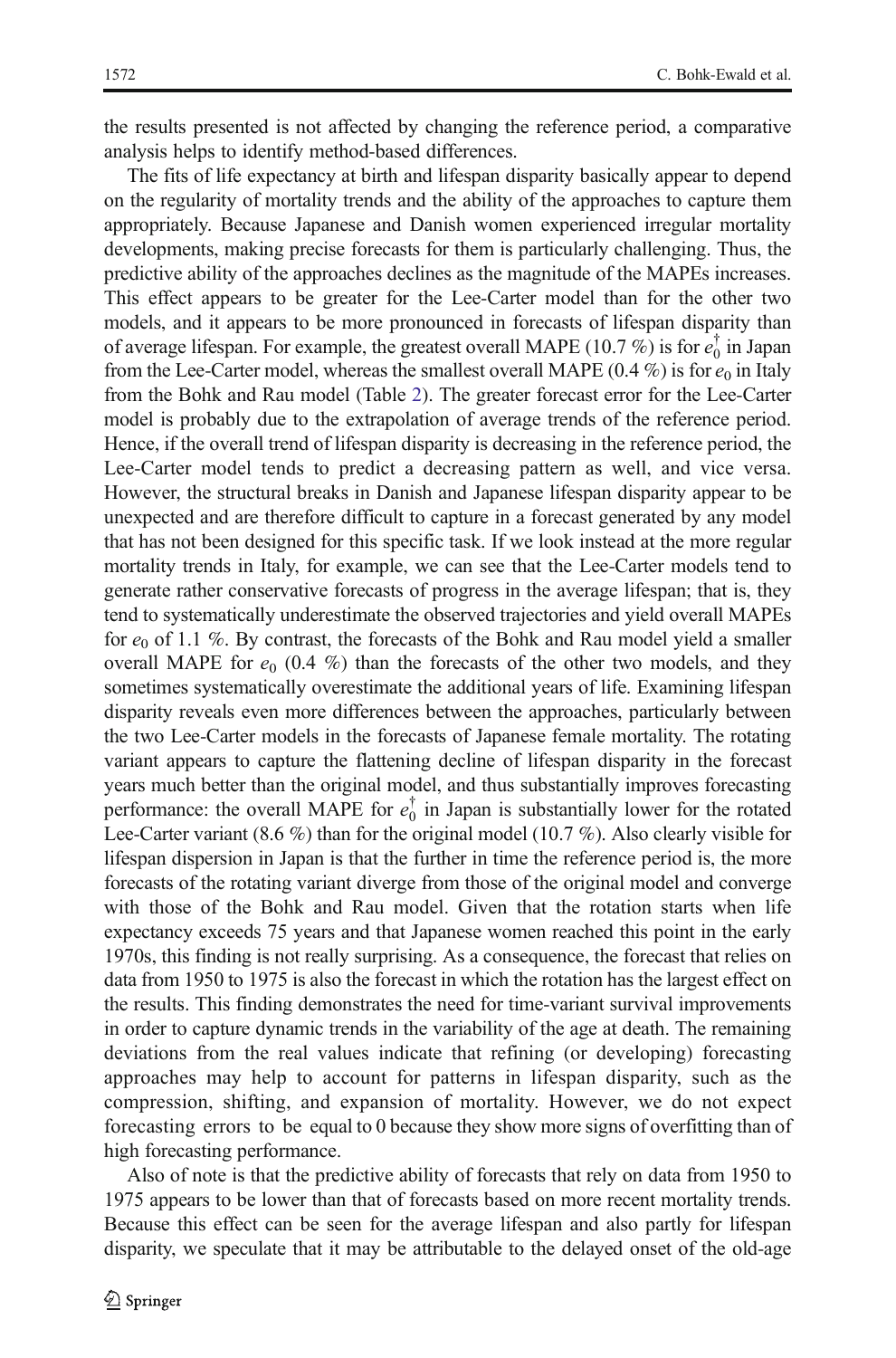mortality decline in the 1970s, which was crucial for future mortality developments in all three populations. Hence, if a major driving trend of mortality in the forecast years is missing in the reference period, the forecasting performance may be substantially reduced.

If we restrict our analysis to ages above 65, the relation of errors (MAPEs) for remaining years of life and lifespan disparity reverses. An exception is Japan, which shows larger errors for lifespan disparity than for remaining years of life at age 65, but only in the validation settings 1 and 2. Most likely, the onset of old-age mortality decline (Kannisto [1994](#page-17-0)) causes the reversal in the error pattern. Analyzing the magnitude of errors across all four validation settings provides evidence that the more years that are included in the reference period since the onset of the old-age mortality decline, the more accurate are the forecasts of remaining life expectancy at age 65. Given that the survival improvements at older ages primarily induced a parallel downward shift of the force of mortality on the log scale, the effects were large for  $e_{65}$  but only marginal for  $e_{65}^{\dagger}$ . This development is widely known as *shifting mortality* and has been described in detail by, for example, Bongaarts [\(2005\)](#page-16-0) and Canudas-Romo [\(2008\)](#page-16-0). Japan is the world record leader in terms of life expectancy thanks to exceptionally large old-age mortality improvements; we assume that these deviant/special trends in mortality may have caused larger changes in the variability at death that have not been captured in the forecasts and thus lead to larger errors for  $e_{65}^{\dagger}$  in the last two validation settings (Cheung and Robine [2007](#page-16-0); Wilmoth and Robine [2003\)](#page-18-0).

#### Summary and Concluding Remarks

Our analysis has shown that some methods—among them, the original Lee-Carter model, which is considered a golden standard in mortality forecasting—struggle to account for trends in lifespan disparity. This shortcoming, often caused by rather timeinvariant survival improvements, has not been shown so clearly yet because the toolkit for evaluating the forecast performance focused on, for example, life expectancy at birth and age-specific death rates. These measures of *central tendency* are typically used to analyze ex post to what extent forecasts deviate from their realized values. Although these parameters of central tendency are useful for assessing how precisely average mortality has been forecasted, they cannot be used to determine whether the forecasted underlying mortality developments are plausible. This may be a serious drawback because similar average lifespans can result from different underlying mortality developments, which describe a dynamic age shift of survival improvement from younger to older ages in many highly developed countries in the last decades. As a consequence, small forecast errors of average lifespan do not necessarily indicate plausible trends in the forecasted underlying mortality dynamics. To assess whether the forecasts of the underlying developments are also plausible, we propose to use measures of lifespan disparity in the evaluation procedure. Despite many suitable measures of lifespan dispersion, we employed  $e_0^{\dagger}$  as a measure of spread to tackle this problem.

In illustrative mortality forecasts for women in Italy, Japan, and Denmark—three populations who differ substantially in terms of lifespan disparity (see Fig. [1](#page-2-0))— $e_0^{\dagger}$  was a useful addition to the common toolkit for evaluating the predictive ability of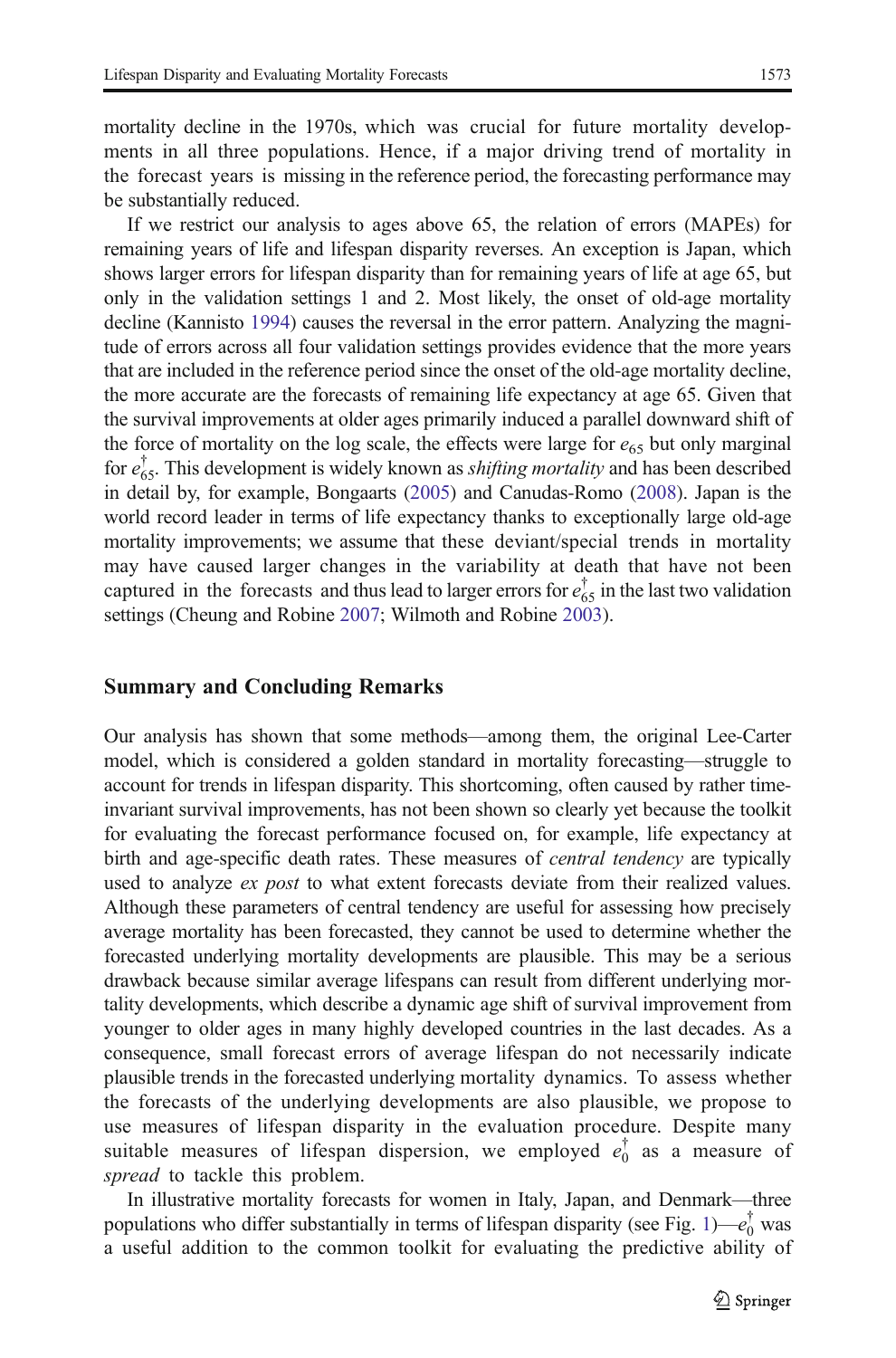forecasting approaches. We used the original Lee-Carter model (Lee and Carter [1992\)](#page-17-0), its rotating variant proposed by Li et al. [\(2013\)](#page-17-0), and the model of Bohk-Ewald and Rau [\(2017\)](#page-16-0) to predict mortality up to 2009. Because the three approaches differ primarily in their ability to capture dynamic age shifts in the distribution of deaths, they are particularly suitable for evaluating how well they are able to forecast actual developments in average lifespan and lifespan disparity. To examine the sensitivity of our results, we chose four reference periods instead of just one: 1965–1990, 1960–1985, 1955–1980, and 1950–1970. We then compared the forecasted values of the average lifespan and lifespan disparity with the actual values.

The comparative analysis revealed that irrespective of the reference period, forecasting performance basically depends on the regularity (or continuation) of mortality trends and the ability of the approaches to capture them appropriately. Although the forecasts of life expectancy at birth generated by the Lee-Carter models are rather conservative, the forecasts generated by the Bohk and Rau model often have small forecast errors but also a few upward outliers. Moreover, the Japanese forecasts were found to be precise when we looked at average lifespan only, but they turned out to be rather inaccurate when we took lifespan disparity into account as well. Hence, the models were not able to capture the flattening decline of Japanese lifespan disparity in the forecast years, although the rotating model and the Bohk and Rau model fared better than the original Lee-Carter model because of time-variant survival improvements.

However, the remaining deviations from the observed values indicate that the refinement or the development of forecasting approaches should focus not only on average mortality but also on lifespan disparity. This indication may be particularly important given the concentration of mortality improvement potentials at the highest ages. Improving mortality at those ages could imply that people will probably live beyond current maximum ages. Hence, it will be crucial for forecasting approaches to be able to capture multiple trends in the (right) tail of the lifespan distribution (stagnation or expansion). As a consequence, the approaches should be able to forecast further reductions in mortality not only up to the current maximum ages but also to higher ages beyond. Doing so requires a high degree of modeling flexibility, which has been missing in existing approaches.

To summarize, our analysis illustrates that the joint evaluation of the average lifespan  $(e_0)$  and the life years lost  $(e_0^{\dagger})$  provide new insights that we believe are needed for a comprehensive evaluation of the predictive performance of mortality forecasts. We also suggest that these new insights should be used when improving or developing new methods for forecasting mortality. Until now, these approaches were exclusively designed to capture the almost linear increase in life expectancy at birth. Hence, it is not surprising that forecasts of the average lifespan turn out to be more accurate and yield smaller forecast errors. The incorporation of lifespan disparity as a quality criterion or even central outcome may substantially improve the methodology.

Acknowledgments Open access funding provided by Max Planck Society. Christina Bohk-Ewald and Marcus Ebeling equally contributed to the preparation of the manuscript. We thank Frederik Peters for discussions at an early stage of the project. We are also thankful to the two anonymous reviewers for their helpful and constructive comments. Financial support has been provided by the European Research Council under the European Community's Seventh Framework Programme (FP7/2007-2013)/ERC grant agreement no. 263744.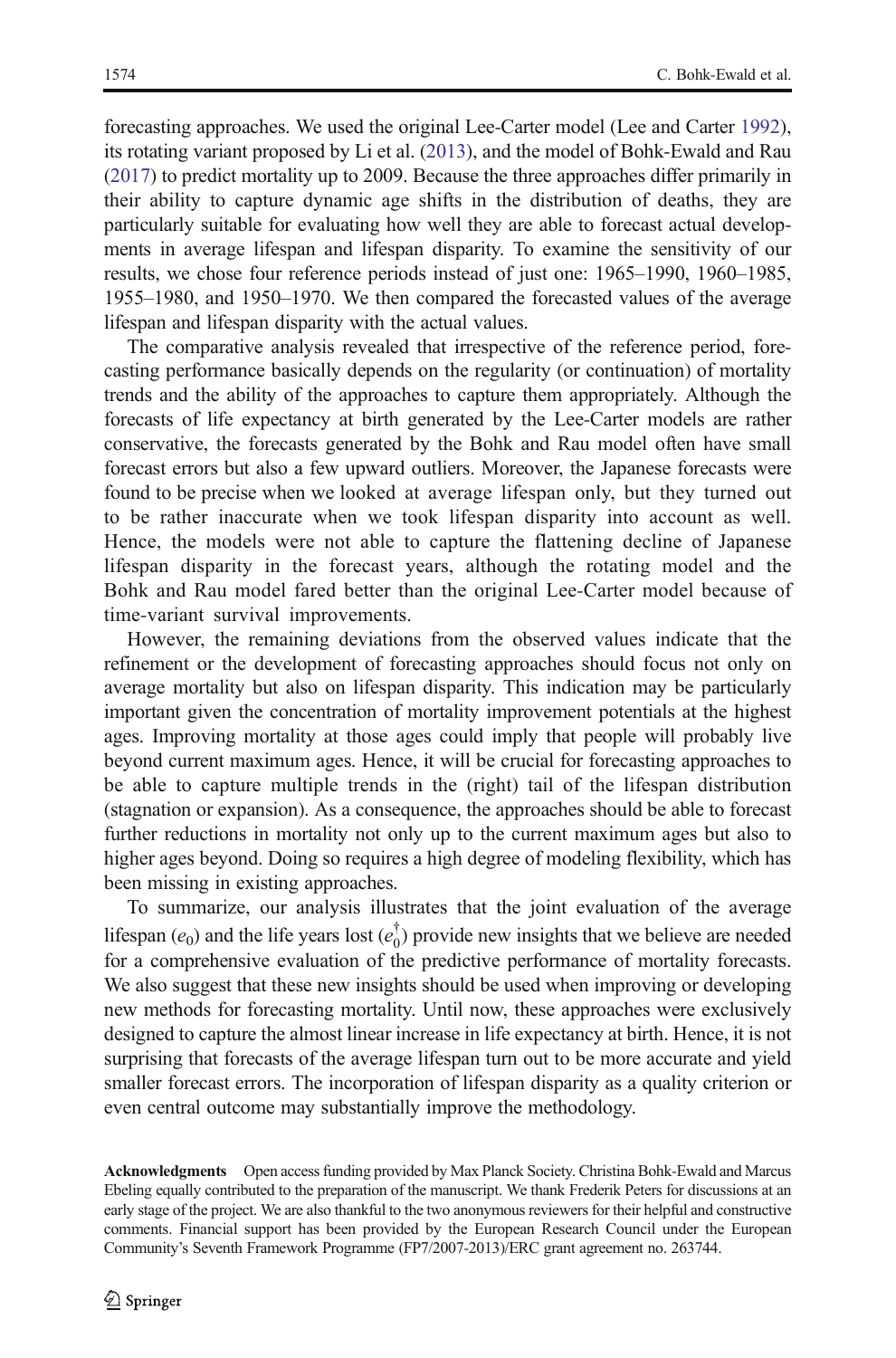<span id="page-16-0"></span>Open Access This article is distributed under the terms of the Creative Commons Attribution 4.0 International License (http://creativecommons.org/licenses/by/4.0/), which permits unrestricted use, distribution, and reproduction in any medium, provided you give appropriate credit to the original author(s) and the source, provide a link to the Creative Commons license, and indicate if changes were made.

### **References**

- Armstrong, J. S., & Collopy, F. (1992). Error measures for generalizing about forecasting methods: Empirical comparisons. International Journal of Forecasting, 8, 69–80.
- Bergeron-Boucher, M.-P., Ebeling, M., & Canudas-Romo, V. (2015). Decomposing changes in life expectancy: Compression versus shifting mortality. Demographic Research, 33(article 14), 391–424. doi:[10.4054/DemRes.2015.33.14](http://dx.doi.org/10.4054/DemRes.2015.33.14)
- Bohk, C., & Rau, R. (2014). Mortality forecasts with a flexible age pattern of change for several European countries. In M. Marsili & G. Capacci (Eds.), Proceedings of the Sixth Eurostat/UNECE work session on demographic projections (pp. 360–371). Rome: Italian National Institute of Statistics.
- Bohk, C., & Rau, R. (2016). Changing mortality patterns and their predictability: The case of the United States. In R. Schoen (Ed.), The Springer series on demographic methods and population analysis: Vol. 39. Dynamic demographic analysis (pp. 69–89). Cham, Switzerland: Springer International Publishing.
- Bohk-Ewald, C., & Rau, R. (2017). Probabilistic mortality forecasting with varying age-specific survival improvements. Genus, 73(1). doi:[10.1186/s41118-016-0017-8](http://dx.doi.org/10.1186/s41118-016-0017-8)
- Bongaarts, J. (2005). Long-range trends in adult mortality: Models and projection methods. Demography, 42, 23–49.
- Booth, H., Hyndman, R. J., Tickle, L., & de Jong, P. (2006). Lee-Carter mortality forecasting: A multi-country comparison of variants and extensions. Demographic Research, 15(article 9), 289–310. doi:[10.4054/DemRes.2006.15.9](http://dx.doi.org/10.4054/DemRes.2006.15.9)
- Booth, H., & Tickle, L. (2008). Mortality modelling and forecasting: A review of methods. Annals of Actuarial Science, 3, 3–43.
- Butt, Z., & Haberman, S. (2010). A comparative study of parametric mortality projection models (Actuarial Research Paper No. 196). London, UK: Faculty of Actuarial Science and Insurance, City University London.
- Cairns, A. J. G., Blake, D., & Dowd, K. (2006). Pricing death: Frameworks for the valuation and securitization of mortality risk. ASTIN Bulletin, 36, 79–120.
- Cairns, A. J. G., Blake, D., Dowd, K., Coughlan, G. D., & Khalaf-Allah, M. (2011a). Bayesian stochastic mortality modelling for two populations. ASTIN Bulletin, 41, 29–59.
- Cairns, A. J. G., Blake, D., Dowd, K., Coughlan, G. D., & Khalaf-Allah, M. (2011b). Mortality density forecasts: An analysis of six stochastic mortality models. Insurance: Mathematics and Economics, 48, 355–367.
- Canudas-Romo, V. (2008). The modal age at death and the shifting mortality hypothesis. Demographic Research, 19(article 30), 1179–1204. doi[:10.4054/DemRes.2008.19.30](http://dx.doi.org/10.4054/DemRes.2008.19.30)
- Cheung, S. L. K., & Robine, J.-M. (2007). Increase in common longevity and the compression of mortality: The case of Japan. Population Studies, 61, 85–97.
- Cheung, S. L. K., Robine, J.-M., Tu, E. J.-C., & Caselli, G. (2005). Three dimensions of the survival curve: Horizontalization, verticalization, and longevity extension. Demography, 42, 243–258.
- Coelho, E., & Nunes, L. C. (2011). Forecasting mortality in the event of a structural change. Journal of the Royal Statistical Society: Series A (Statistics in Society), 174, 713–736.
- Dowd, K., Cairns, A. J. G., Blake, D., Coughlan, G. D., Epstein, D., & Khalaf-Allah, M. (2010). Evaluating the goodness of fit of stochastic mortality models. Insurance: Mathematics and Economics, 47, 255–265.
- Eakin, T., & Witten, M. (1995). How square is the survival curve of a given species? Experimental Gerontology, 30, 33–64.
- Engelman, M., Canudas-Romo, V., & Agree, E. M. (2010). The implications of increased survivorship for mortality variation in aging populations. Population and Development Review, 36, 511–539.
- Engelman, M., Caswell, H., & Agree, E. (2014). Why do lifespan variability trends for the young and old diverge? A perturbation analysis. Demographic Research, 30(article 48), 1367–1396. doi:[10.4054/DemRes.2014.30.48](http://dx.doi.org/10.4054/DemRes.2014.30.48)
- Fries, J. F. (1980). Aging, natural death, and the compression of morbidity. New England Journal of Medicine, 303, 130–135.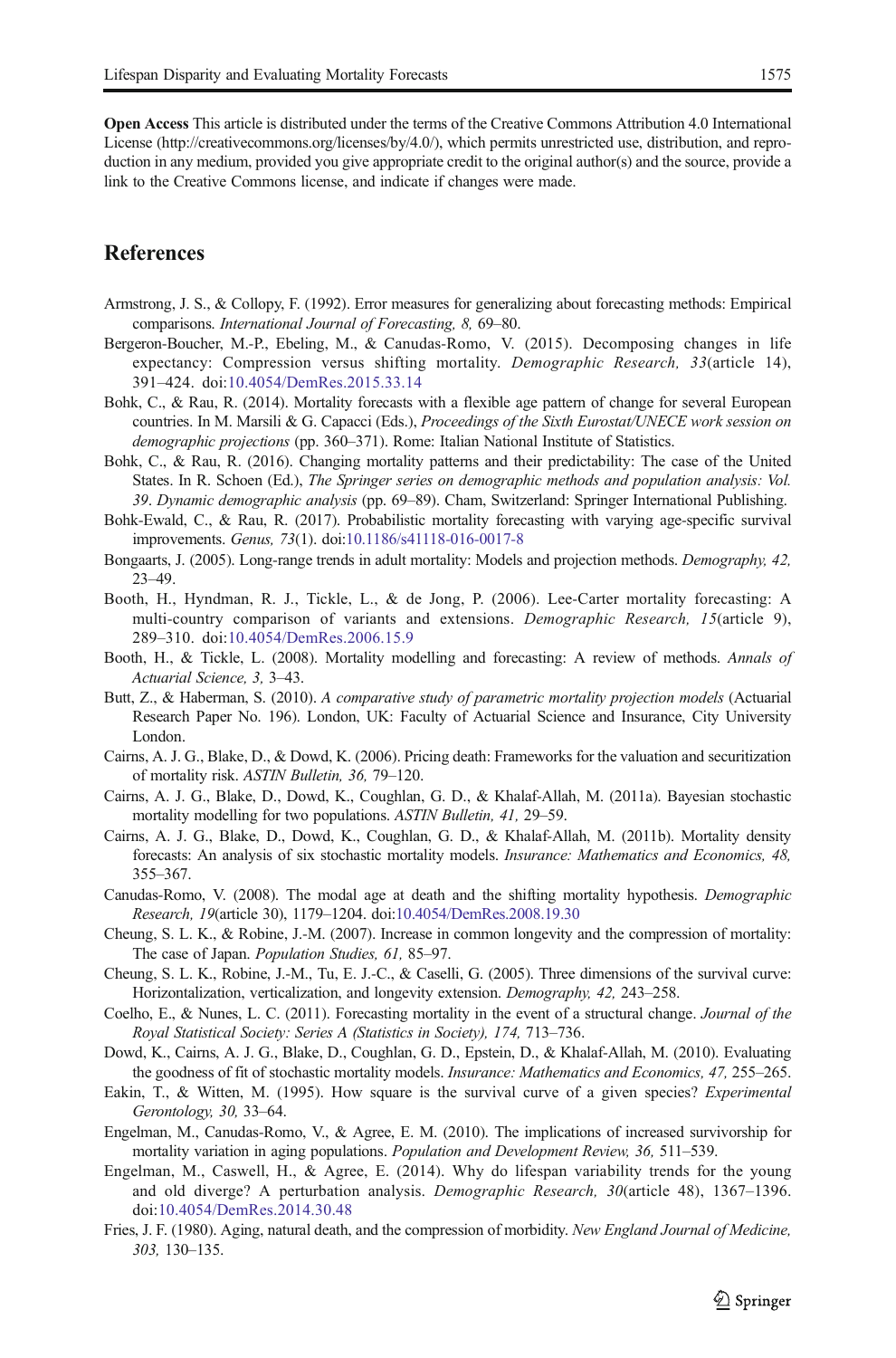- <span id="page-17-0"></span>Goldstein, J. R., & Cassidy, T. (2012). How slowing senescence translates into longer life expectancy. Population Studies, 66, 29–37.
- Haberman, S., & Renshaw, A. E. (2012). Parametric mortality improvement rate modelling and projecting. Insurance: Mathematics and Economics, 50, 309–333.
- Human Mortality Database. (n.d.). Berkeley: University of California, Berkeley and Rostock, Germany: Max Planck Institute for Demographic Research. Retrieved from [www.mortality.org](http://www.mortality.org/)
- Hyndman, R. J., Booth, H., & Yasmeen, F. (2013). Coherent mortality forecasting: The product-ratio method with functional time series models. Demography, 50, 261–283.
- Janssen, F., & de Beer, J. (2016, April). Projecting future mortality in the Netherlands taking into account mortality delay and smoking. Paper presented at the Joint Eurostat/UNECE Work Session on Demographic Projections, Geneva, Switzerland.
- Janssen, F., van Wissen, L. J., & Kunst, A. E. (2013). Including the smoking epidemic in internationally coherent mortality projections. Demography, 50, 1341–1362.
- Kannisto, V. (1994). Development of oldest-old mortality, 1950–1990: Evidence from 28 developed countries (Odense Monographs on Population Aging No. 1). Odense, Denmark: Odense University Press.
- Kannisto, V. (1996). The advancing frontier of survival (Odense Monographs on Population Aging No. 3). Odense, Denmark: Odense University Press.
- Kannisto, V. (2000). Measuring the compression of mortality. Demographic Research, 3(article 6). doi:[10.4054/DemRes.2000.3.6](http://dx.doi.org/10.4054/DemRes.2000.3.6)
- Keilman, N. (1997). Ex-post errors in official population forecasts in industrialized countries. Journal of Official Statistics, 13, 245–277.
- Keilman, N., & Pham, D. Q. (2004). Empirical errors and predicted errors in fertility, mortality and migration forecasts in the European Economic Area (Discussion Paper No. 386). Oslo: Statistics Norway.
- Koissi, M.-C., Shapiro, A. F., & Högnäs, G. (2006). Evaluating and extending the Lee–Carter model for mortality forecasting: Bootstrap confidence interval. Insurance: Mathematics and Economics, 38, 1–20.
- Lee, R. D., & Miller, T. (2001). Evaluating the performance of the Lee-Carter method for forecasting mortality. Demography, 38, 537–549.
- Lee, R., & Carter, L. R. (1992). Modeling and forecasting U.S. mortality. Journal of the American Statistical Association, 87, 659–671.
- Li, N., & Lee, R. (2005). Coherent mortality forecasts for a group of populations: An extension of the Lee-Carter method. Demography, 42, 575–594.
- Li, N., Lee, R., & Gerland, P. (2013). Extending the Lee-Carter method to model the rotation of age patterns of mortality decline for long-term projections. Demography, 50, 2037–2051.
- Mitchell, D., Brockett, P., Mendoza-Arriage, R., & Muthuraman, K. (2013). Modeling and forecasting mortality rates. Insurance: Mathematics and Economics, 52, 275–285.
- Nagnur, D. (1986). Rectangularization of the survival curve and entropy: The Canadian experience, 1921– 1981. Canadian Studies in Population, 13, 83–102.
- Nusselder, W. J., & Mackenbach, J. P. (1996). Rectangularization of the survival curve in the Netherlands, 1950–1992. Gerontologist, 36, 773–782.
- R Core Team (2015). R: A language and environment for statistical computing [Computer software manual]. Vienna: Austria. Retrieved from [http://www.R-project.org/](http://www.r-project.org/)
- Raftery, A. E., Chunn, J. L., Gerland, P., & Ševčíková, H. (2013). Bayesian probabilistic projections of life expectancy for all countries. Demography, 50, 777–801.
- Renshaw, A. E., & Haberman, S. (2006). A cohort-based extension to the Lee-Carter model for mortality reduction factors. Insurance: Mathematics and Economics, 38, 556–570.
- Rothenberg, R., Lentzner, H. R., & Parker, R. A. (1991). Population aging patterns: The expansion of mortality. Journal of Gerontology, 46, S66–S70.
- Schmertmann, C., Zagheni, E., Goldstein, J. R., & Myrskylä, M. (2014). Bayesian forecasting of cohort fertility. Journal of the American Statistical Association, 109, 500–513.
- Ševčíková, H., Li, N., Kantorova, V., Gerland, P., & Raftery, A. E. (2016). Age-specific mortality and fertility rates for probabilistic population projections. In R. Schoen (Ed.), The Springer series on demographic methods and population analysis: Vol. 39. Dynamic demographic analysis (pp. 285–310). Cham, Switzerland: Springer International Publishing.
- Shang, H. L. (2012). Point and interval forecasts of age-specific life expectancies: A model averaging approach. Demographic Research, 27(article 21), 593–644. doi:[10.4054/DemRes.2012.27.21](http://dx.doi.org/10.4054/DemRes.2012.27.21)
- Shang, H. L. (2015). Statistically tested comparisons of the accuracy of forecasting methods for age-specific and sex-specific mortality and life expectancy. Population Studies, 69, 317–335.